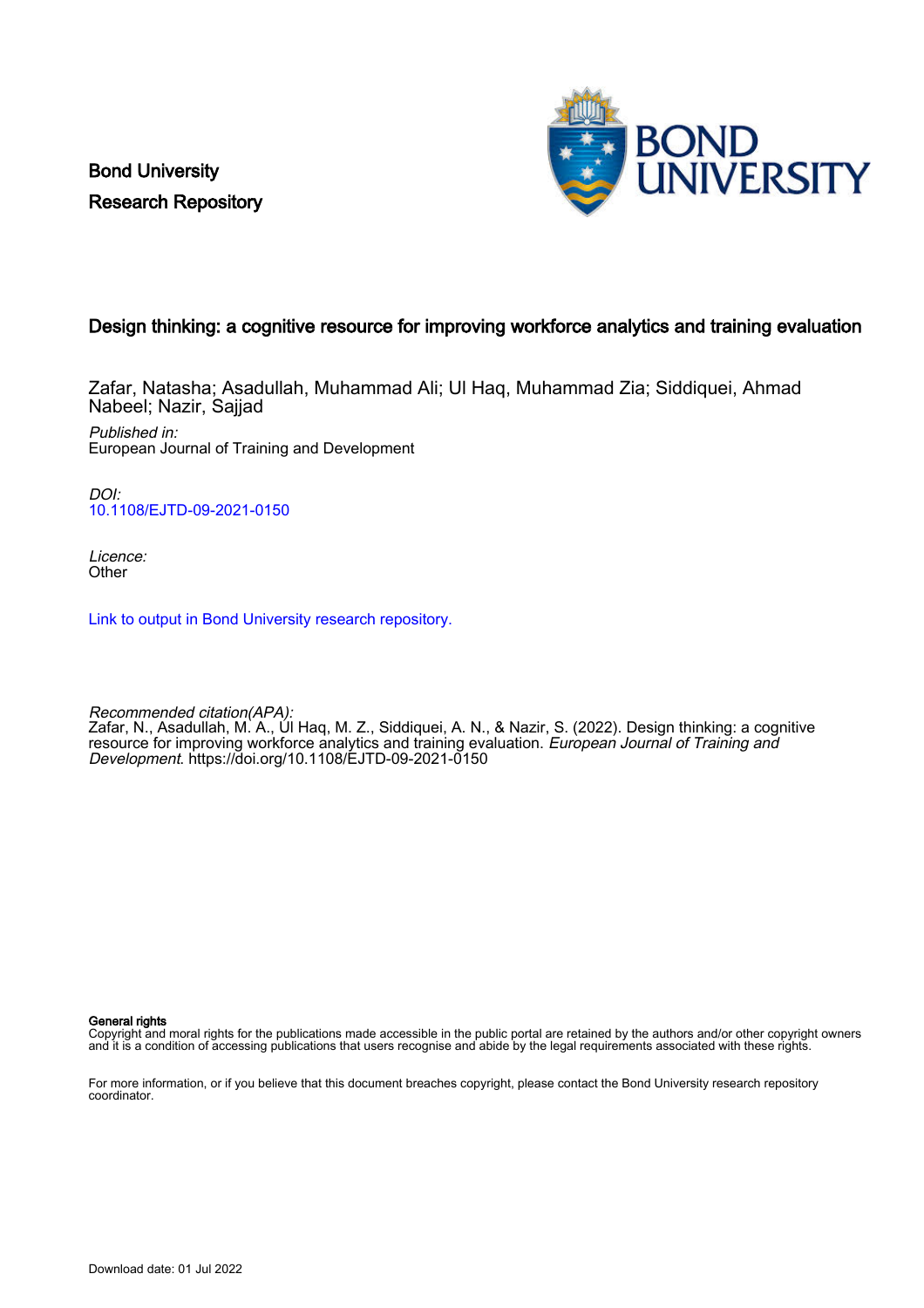# **Design thinking:A cognitive resource for improving workforce analytics and training evaluation**

## **Abstract**

**Purpose** – The firms use training evaluation practices (TEPs) to determine the return of billions of dollars spent on employee training and development activities. The firms need to modernize the set of TEPs for evidence-based workforce management decisions. This study examines a mediation mechanism to explain how HR professionals' design thinking (DT) mindset strengthens the set of TEPs using predictive workforce analytics (PWAs).

**Design/methodology/approach** – We employed SPSS computational named MLMED to test the proposed relationships by collecting data from 180 management professionals serving in subsidiaries of Multinational corporations in Pakistan.

**Findings** – The statistical results demonstrated that DT is not directly related to firms' TEPs. However, the statistical results supported the mediating role of firms' use of PWAs between DT and TEPs.

**Originality/value** – The findings offer a new perspective for firms to use HR professionals' DT mindset for modernizing the set of existing HR practices

**Keywords:** Human Resource Management (HRM), Human Resource Strategies, Training, Design Thinking, Predictive Workforce Analytics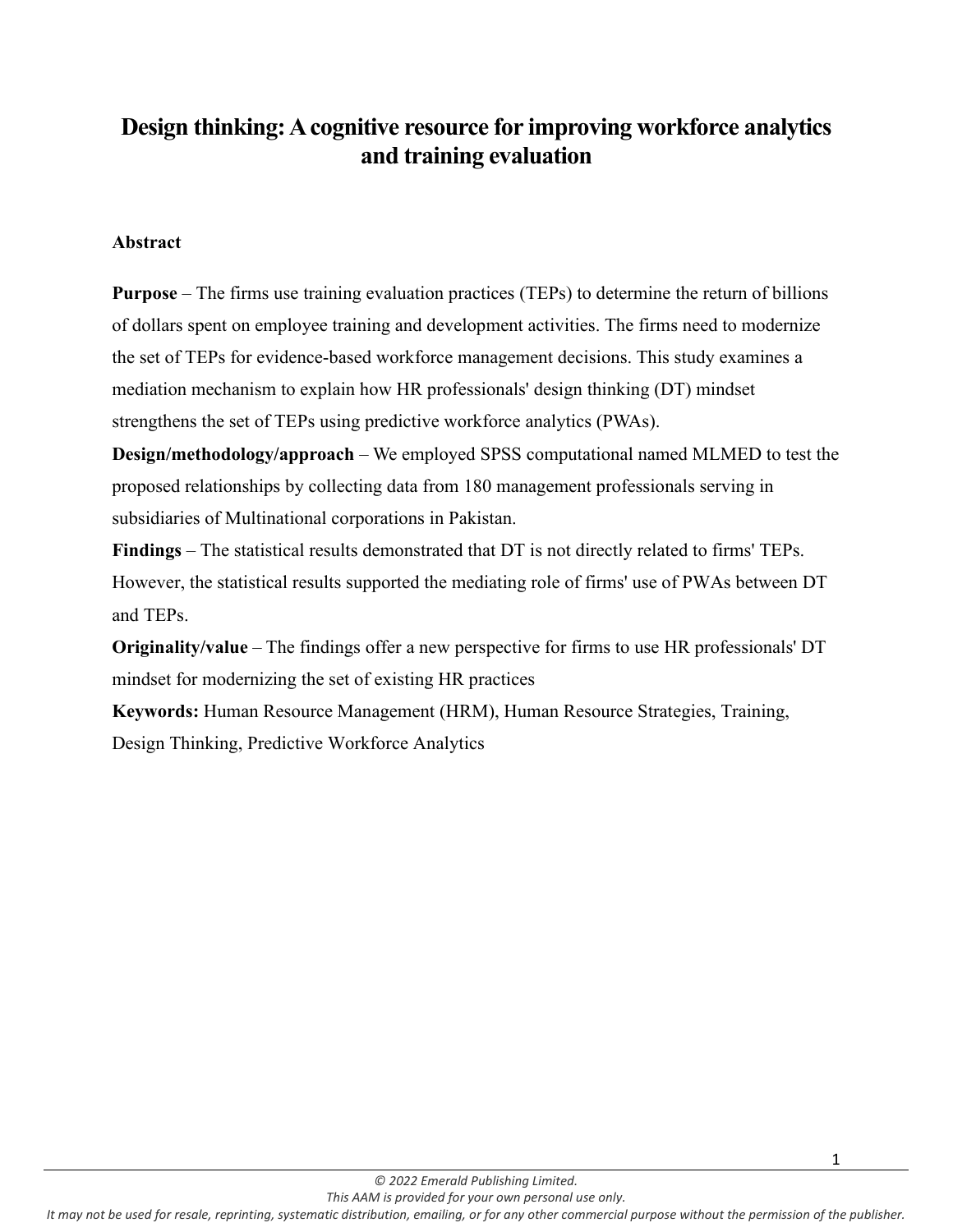## **1. Introduction**

Organizations invest huge time, money, and effort in employee training and development to increase organizational productivity, yet the consequences of these interventions always remain inconclusive and ambiguous (Diana & Katok, 2006). Training evaluation is a continuous process used by HR professionals to determine training efficacy (Asadullah et al., 2018; Brown, 2002). They use TEPs to strategically link training with organizational strategy and objectives (Martinez & Stuart, 2011). Training evaluation is an expository but complex HR practice to ascertain the effect of training interventions on individual and corporate performance (Flesher, 2007). Training evaluation is essential for HR professionals to justify the training investment in achieving its outcomes (D'Netto, Bakas, & Bordia, 2008). Some scholars and practitioners believe that evaluating training is the only way to influence human performance development efforts (Phillips, 2012; Phillips & Phillips, 2016). TEPs communicate to stakeholders about the increase in productivity resulting from training interventions (Guerci & Vinante, 2011).

Due to significant financial investment in training interventions, the organizational members have started questioning the effectiveness of TEPs to improve solutions (Ho, Arendt, Zheng, & Hanisch, 2016). They have mainly severe concerns about the maturity of TEPs concerning the latest technological advancements (e.g., big data, artificial intelligence, predictive analytics). Most practitioners believe that TEPs are outdated since they do not track real-time performance to provide timely feedback and opportunities for employees to improve their performance (Asadullah et al., 2018; Hung, 2010). They look for structural changes in the existing TEPs to bring more transparency (Kogan et al.,2018). Business leaders utilize fair training evaluation processes to determine the financial outcomes of recent training interventions and forecast future training investment outcomes (Lindzon, 2016; Thanrenou, Saks, & Moore,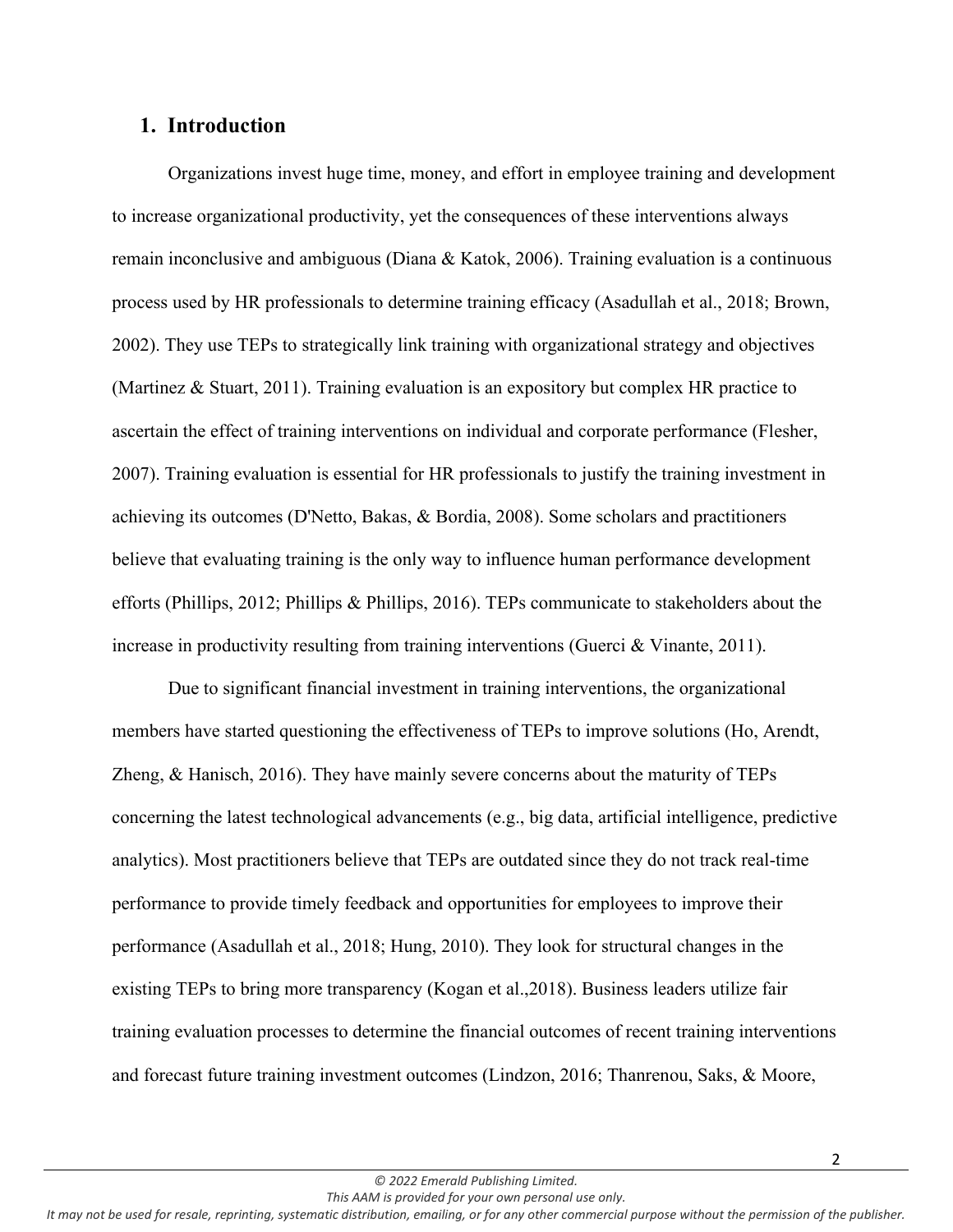2007). Hence, there is a dire need for updated TEPs based on modernized perspectives of thinking and the latest analytical tools and techniques (Levenson, 2011). There is a challenge for training evaluation professionals to address organizational members' concerns about the maturity of TEPs, evaluate the financial outcome of existing training interventions, and predict the results of future training interventions. Training evaluation professionals need to modernize their thinking to improve their training evaluation capabilities (Levenson, 2011).

DT appears to be the best technique for training evaluation professionals to face training evaluation challenges (Liedtka, 2017). DT is a human-centric and iterative approach for problem-solving (Cross, 2011; Liedtka & Ogilvie, 2011; Martin, 2009) that instigates dissatisfaction with the current situation, arises the need to change, offers a solution for the relevant problems, and involves feedback for future improvements (Dorst, 2011). We argue that the dissatisfaction of organizational members with the current set of TEPs requires training evaluation professionals to enhance the understanding of DT in TEPs currently used by training evaluation professionals. Unfortunately, the existing research has ignored the role of DT in TEPs despite its various positive organizational outcomes reported in the current literature (Dorst, 2011; Leavy, 2012; Chang, Kim, & Joo, 2013). This study used a resource-based view (RBV) of the firm (Barney, 1991; Batt, 2002) to contribute to this line of inquiry by investigating the role of DT in the set of TEPs used by training evaluation professionals in subsidiaries of multinational corporations (MNCs) in Pakistan.

This study offers another theoretical contribution by enhancing the understanding of DT in the set of PWAs used by human resource management (HRM) professionals. PWAs goes beyond a mere collection and analysis of data; instead, they appear as a holistic approach to predicting HR initiatives' quantitative outcomes for making future workforce decisions

*This AAM is provided for your own personal use only.*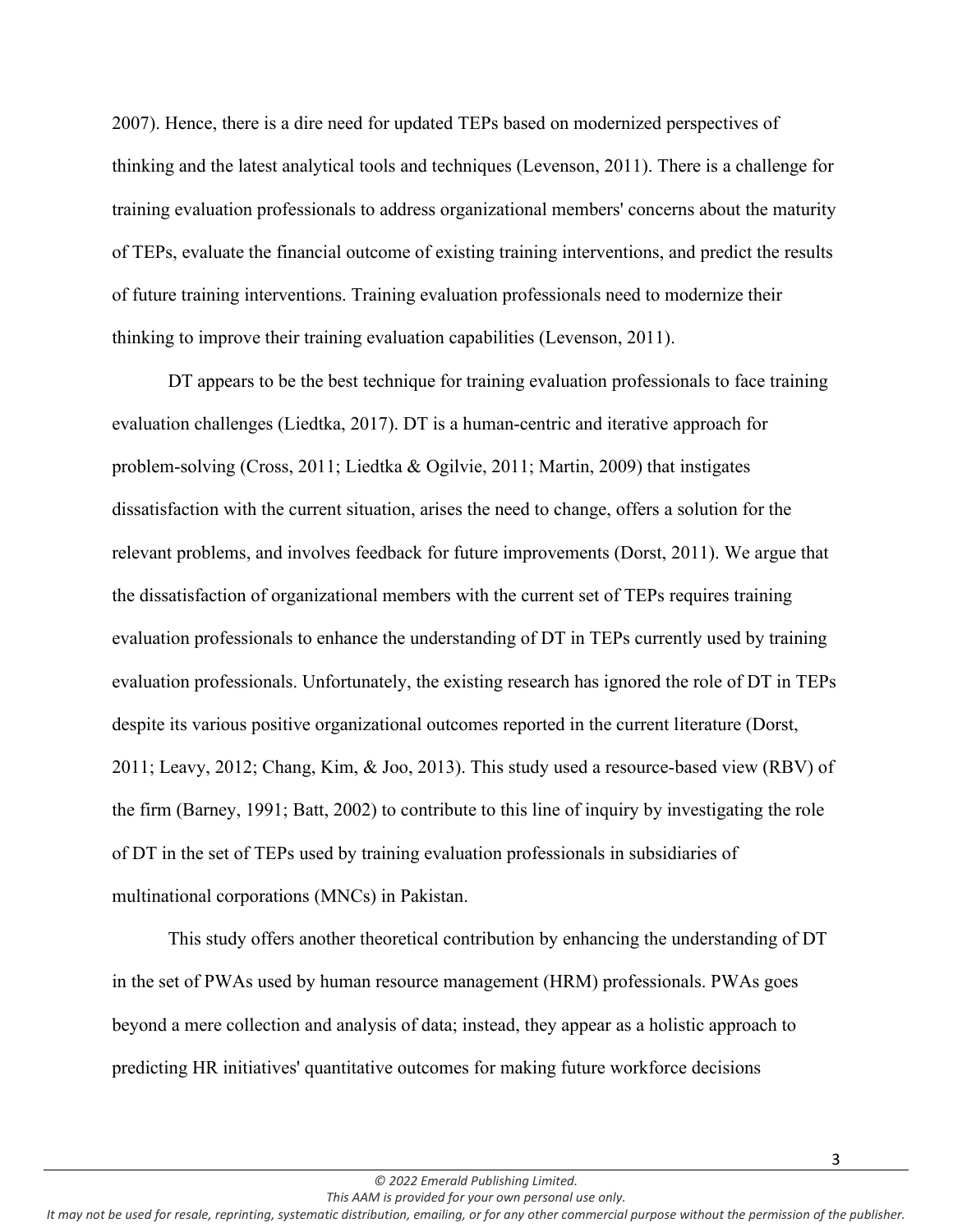(Chadwick, Super & Kwon, 2015). They assist organizational members in measuring workforce outcomes to make workforce decisions that improve the efficiency and effectiveness of the company (Ringo, 2012; Chornous & Gura, 2020). We believe that DT might be useful for human resource management professionals to design a more sophisticated set of PWAs for making various workforce decisions. However, existing research fails to offer any empirical evidence about human resource management professionals' role in the background of PWAs. Drawing on RBV, this study provides its primary contribution to the existing stream of research on TEPs to explain why some firms use more sophisticated TEPs. This study proposes that the firms may use a more sophisticated set of TEPs based on the DT mindset of their HR professionals that encourages them to use PWAs to improve workforce management decisions.

PWAs is a comprehensive construct involving predictive analytics about human resource management functions, including human resource planning, recruitment, selection, training and development, appraisal, and performance management (Malisetty, Archana, & Kumari, 2017). Training evaluation is a small part of workforce analytics (Sarivastava & Mohsin, 2020). Hence, this study proposed that organizations using a sophisticated set of PWAs may also design a better group of TEPs. Therefore, this study investigated the positive relationship between the sets of PWAs and TEPs used by the organizations. The existing research has neglected the positive relationship between a modernized set of PWAs and the set of TEPs used by subsidiaries of MNCs operating in Pakistan.

Finally, this study has advanced existing research on training evaluation by investigating the mediating role of PWAs between DT and TEPs. The companies benefitting from the DT approach use a more sophisticated set of PWAs (Marler & Boudreau, 2017). Using DT, HR professionals may design a more sophisticated set of PWAs to forecast the impact of various HR

*This AAM is provided for your own personal use only.*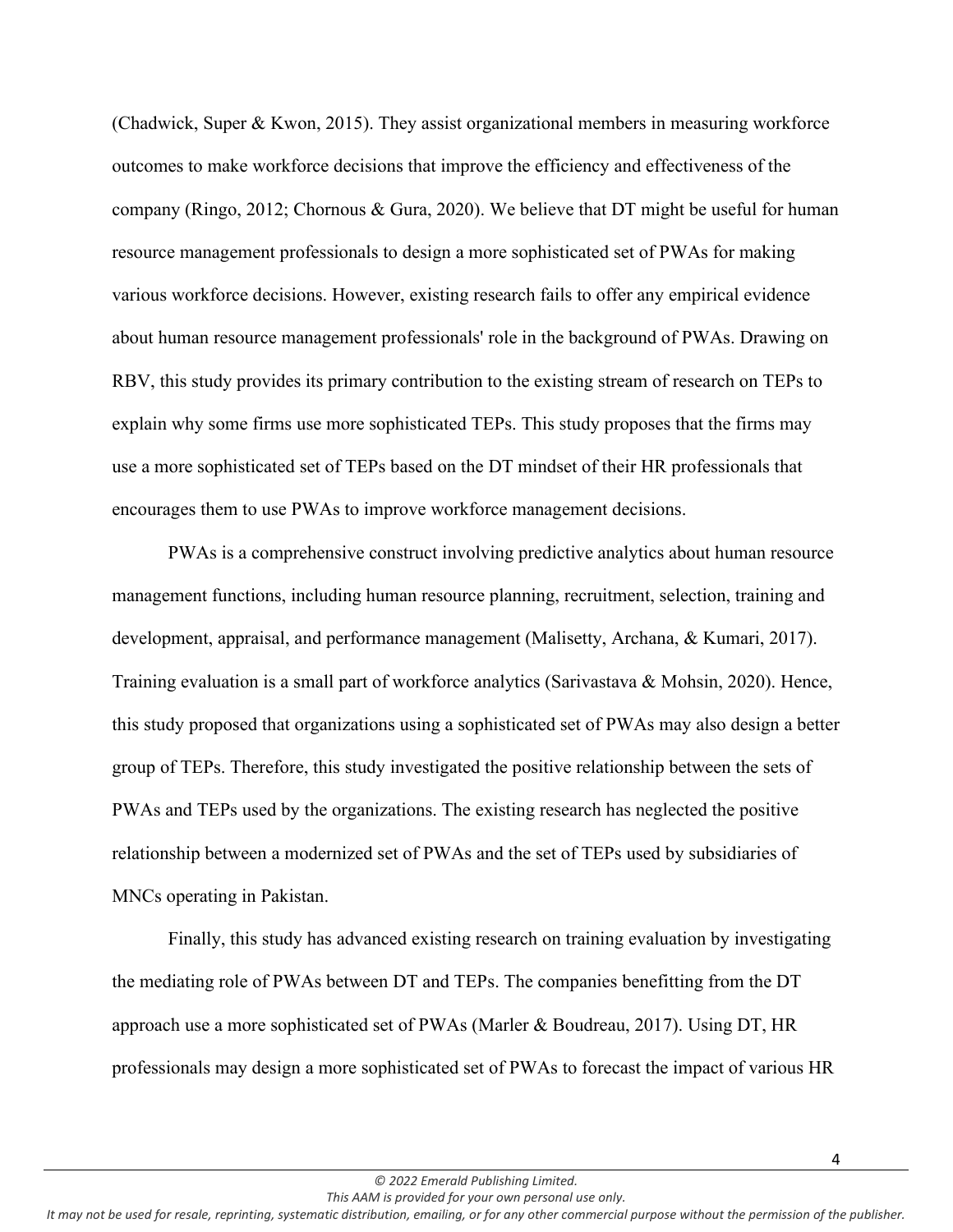interventions (Marler, & Boudreau, 2017; Sahay, 2014). They may also develop a more sophisticated set of TEPs using PWAs for predicting accurate outcomes of various training investments. Thus, this study proposed that PWAs will strengthen the relationship between HR professionals' DT and the set of TEPs they use for evaluating training outcomes.

## **2. Theoretical Framework**

## *2.1Design thinking*

DT is an iterative approach for problem-solving that characterizes a creative and analytic process that allows individuals to experiment, design and prototype models, gather feedback, and then redesign again (Neck & Greene, 2011; Liedtka, 2017). The DT approach has become widespread across a variety of domains (Stovang & Nielsen, 2015; Black, Gardner, Pierce, & Steers, 2019), including business, innovation, and entrepreneurship (Koh et al. 2015) due to its potential of consistently challenging novel ideas and solutions (Linton & Klinton, 2019). The organizational scholars view DT as a synergic interaction between three critical areas of inspiration, ideation, and implementation rather than just a structured set of rules or milestones (Brown & Katz, 2019). It has the potential to strengthen problem-solving skills (Simons *et al.,* 2011) to identify creative alternatives based on sophisticated, emotionally satisfying, and meaningful experiences (Ben-Gal, 2019). DT contributes to organizational profitability as a collaborative approach to identify solutions for 'wicked' problems by exploring new opportunities (Hobday *et al.,* 2012).

## *2.2Predictive workforce analytics*

There is no consensus on a single overarching definition of PWAs (Huselid, 2018). The PWAs are the indicators based on artificial intelligence-based predictive models used for systematic reporting on various workforce aspects for making human resource management

*This AAM is provided for your own personal use only.*

*It may not be used for resale, reprinting, systematic distribution, emailing, or for any other commercial purpose without the permission of the publisher.*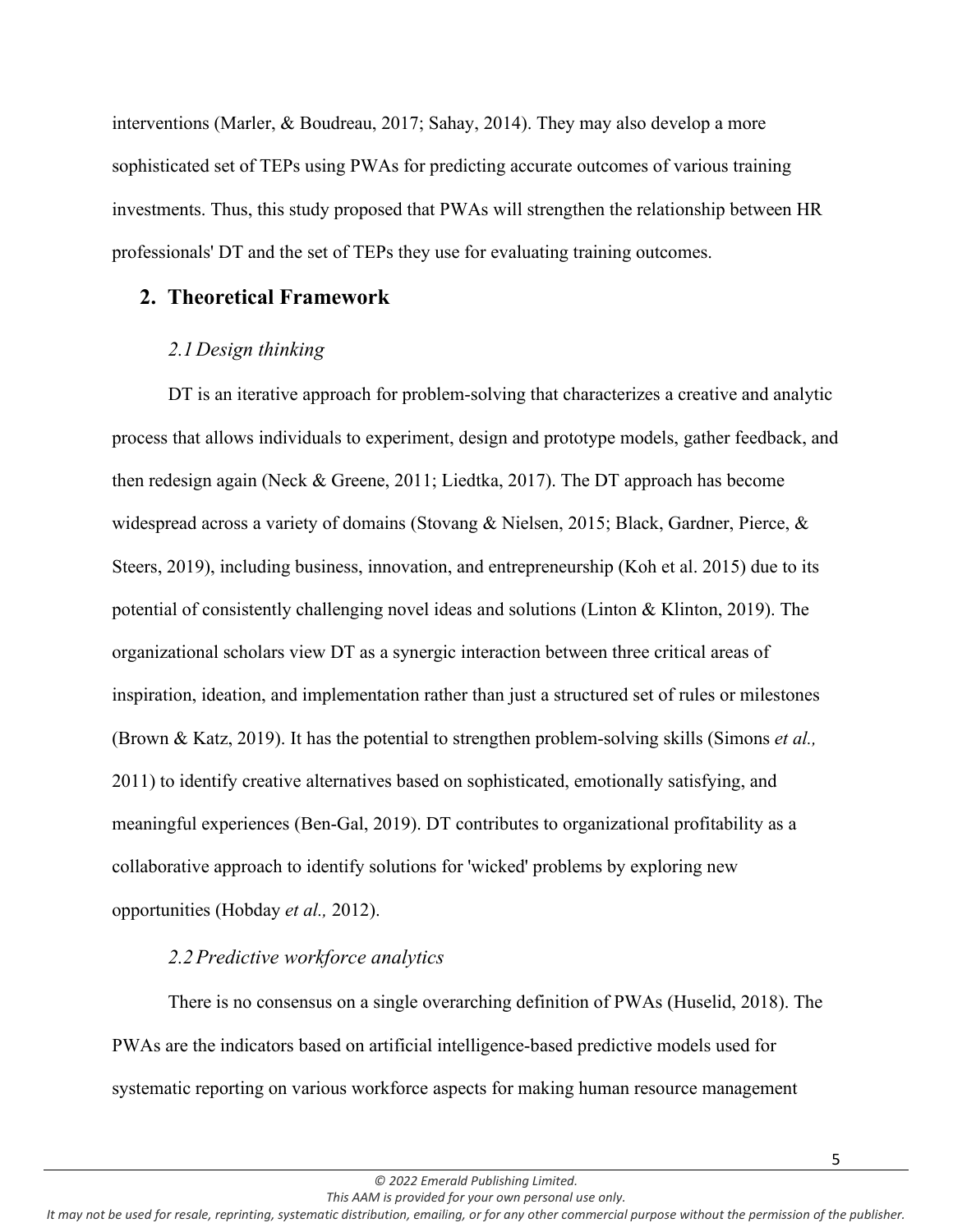decisions (Bassi, 2011; Malisetty, Archana, & Kumari, 2017). PWAs are based on an evidencebased management approach that supports making better decisions from the business's people aspect. These quantifiable measurement tools range from simple HR metrics to highly sophisticated predictive modeling-based measures (Bassi, 2011, p. 16; Huselid, 2018). It also refers to 'quantitative and qualitative data and information management to obtain insights and support for decision-making about an organization's human resources (Ben-Gal, 2019; Sarivastava & Mohsin, 2020). Different terms are used interchangeably to the concept of PWAs, including 'HR analytics,' 'people analytics,' 'workforce analytics,' and 'human capital analytics' [\(Ben-Gal, 2](https://www.emerald.com/insight/search?q=Hila%20Chalutz%20Ben-Gal)019). This study relies on the usage of the term PWAs. Since workforce analytics help quantifies workforce contributions, they may enhance workflow and employee productivity (Hota & Gosh, 2013; Sarivastava & Mohsin, 2020). Gartner (2012) views workforce analytics as an advanced set of data analysis tools and metrics for comprehensive workforce performance measurement and improvement. PWAs involve workforce management metrics, which determine what needs to measure the workforce, and analytics, determining how essential metrics can be managed and improved for business success (Levenson & Harris, 2011).

#### *2.3Training evaluation practices*

Training evaluation is a systematic human resource management process that HR professionals use to determine the value of training (Goldstein, 1989; Phillips, 2012; Phillips & Phillips, 2016) and its linkage with organizational objectives, organizational strategy, and organizational structure (Martinez & Stuart, 2011). HR professionals strategically use TEPs to justify training investments (Guerci et al., 2010; Brown, 2002). The literature is full of various training evaluation frameworks, including TKM (The Kirkpatrick Model, 2006), Return on Investment (ROI) model (Phillips, 2012), Performance Improvement framework by Swanson and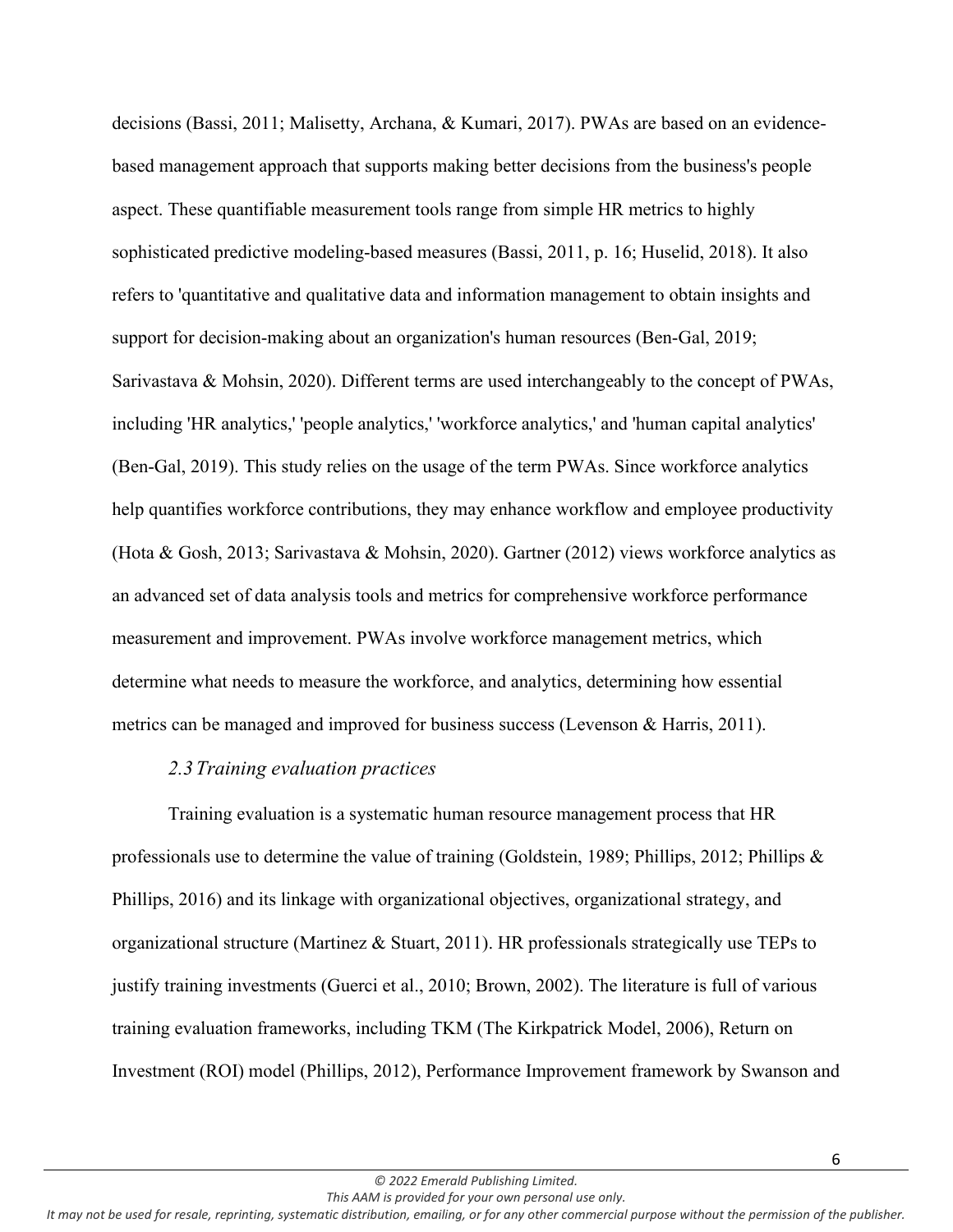Holton (1999). The Kirkpatrick model is one of the most renowned models. Most training evaluation frameworks originated from TKM. This study relies on the 5-levels model of a training evaluation framework that involves four levels of TKM and the fifth level of Return on Investment (ROI) framework by Phillips (2012).

#### *2.4 Hypothesis*

#### *2.4.1 Design Thinking and Training evaluation practices*

The firm's RBV may also support the relationship between DT and TEPs. RBV explains that organizations utilize their resources to increase competitiveness (Boselie, Brewester, & Paauwe, 2009). The organizations invest a significant proportion of their financial resources in training their professionals to gain a competitive advantage. The training evaluation only may demonstrate how these dollars spent on training intervention contribute to the organizational performance (Steele, Mulhearn, Medeiros, Watts, Connelly, & Mumford, 2016). RBV also explains that organizations use sophisticated HR practices to govern their human resources' behavior to gain competitive advantage (Morris, Snell, & Lepak, 2006). Training evaluation is also a sophisticated set of practices that companies use to justify their financial resources' investment in training and development programs (Pineda, 2010; Grohmann & Kauffeld, 2013).

Like the previous hypothesis, this study also argues a positive relationship between DT and sophisticated TEPs inside an organization. As discussed previously, HR professionals with high-level DT competency may use more sophisticated statistical techniques to enhance workforce data's predictive power (Claus, 2019). Since HR professionals need to use TEPs to justify their financial investments in training activities (Pineda, 2010; Grohmann & Kauffeld, 2013), they prefer more sophisticated statistical techniques with the greater predictive power of training in front of top management. The HR professionals with a high level of DT would choose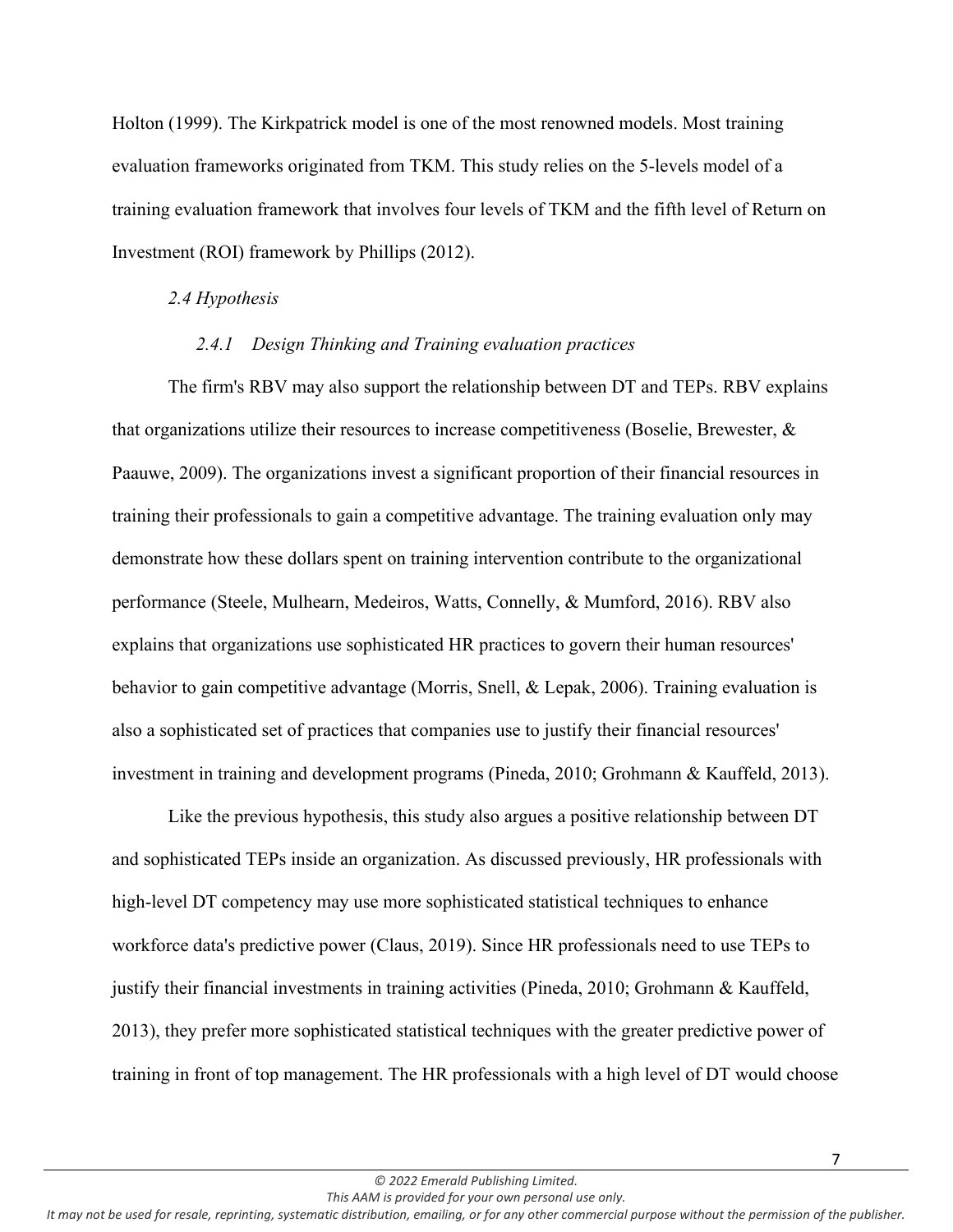to organize, analyze, and present workforce training data more meaningfully because the management accepts the value of any activity in dollar terms only (Phillip, 2012). Hence, they may formulate testable questions related to the training evaluation because DT allows HR professionals to raise testable workforce-related research questions (Claus, 2019). Therefore, this study hypothesized:

# **Hypothesis 1: DT is positively related to firms' use of sophisticated TEPs such that the firms whose HR professionals have a higher level of DT use a more sophisticated set of TEPs.**

## *2.4.2 Design Thinking and predictive workforce analytics*

Human resource management has transformed due to rapid demographic changes occurring within the organization due to globalization and information technology development (Kapoor & Sherif, 2012; Sparrow, 2012; Fulmer & Ployhart, 2013). Significantly, the traditional HR metrics have turned unsuitable for various human resource management decisions in the current technological and environmental contexts (Fink, 2010; Handa, 2014). As a combination of empathy and engineering, DT emerges as an appropriate decision-making approach that offers a creative and practical problem-solving opportunity for innovative products and services to satisfy customer preferences (Levenson et al., 2011). Applying analytics-driven solutions using state-of-the-art statistical tools and techniques could be challenging. Yet, the management scientists agree that a priori integration of DT in analytics-driven business decisions offers an appropriate blend of business viability, technical feasibility, sensibility, and consumer needs (Harris et al., 2011). DT is an essential professional and managerial competency for increasing organizational profitability by resolving existing business problems through novel opportunities (Hobday et al., 2012). DT also appears as an essential competency for HR professionals to

*This AAM is provided for your own personal use only. It may not be used for resale, reprinting, systematic distribution, emailing, or for any other commercial purpose without the permission of the publisher.*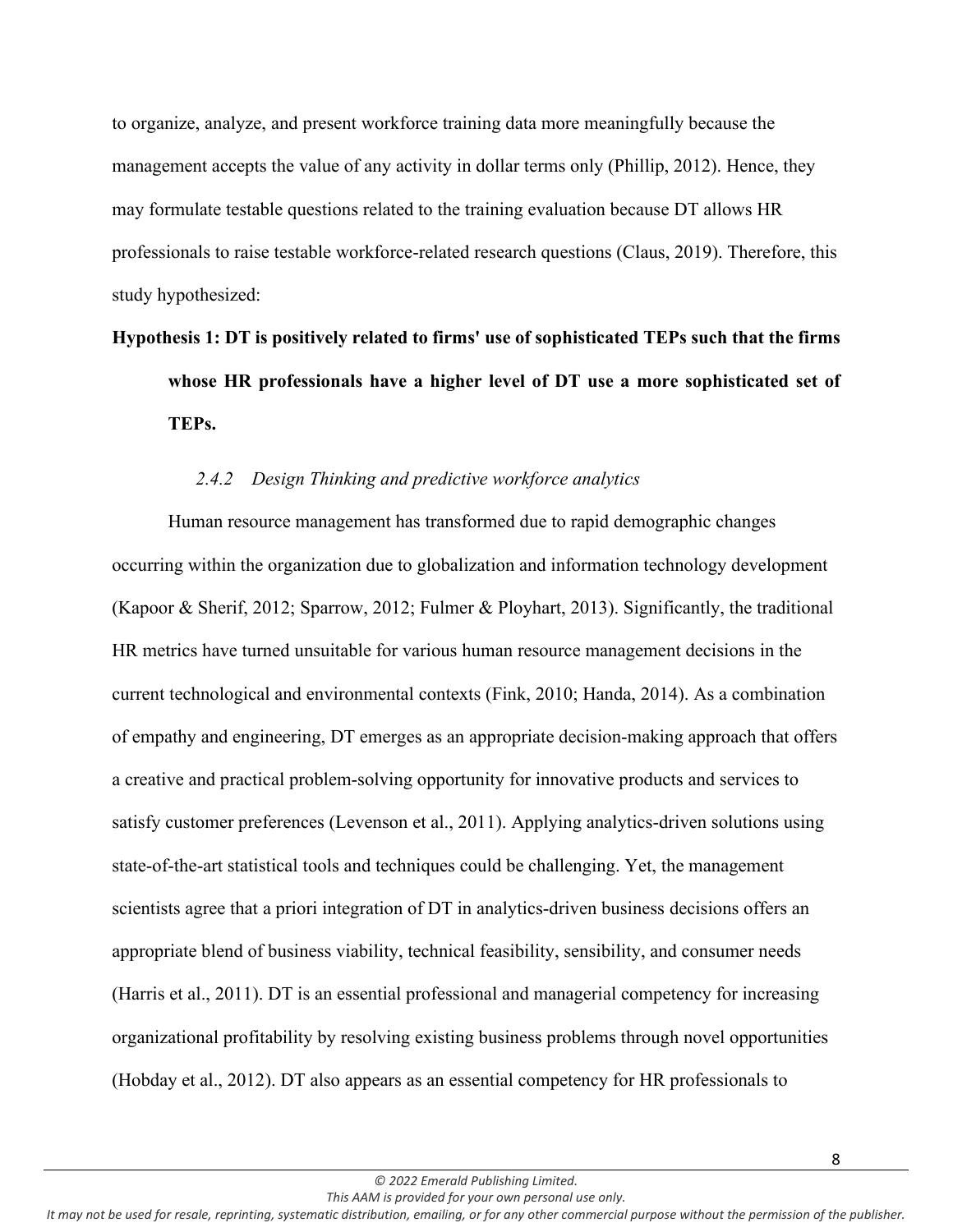develop and apply the modern skillset required to succeed in today's highly technological and globally competitive world (Shute & Becker, 2010). HR professionals need DT competency to deal with strategic and operational HR problems through analytical skills (Angrave et al., 2016; Rasmussen & Ulrich, 2015) for manipulating information technology (Angrave et al., 2016; Douthitt & Mondore, 2014).

This study used RBV (Barney et al., 2001) to posit that the DT mindset of HR professionals facilitates the firms to implement PWAs for managing their workforce issues. According to the firm's RBV (Wernerfelt, 1984), the resources include semi-permanent assets of the firm, including human capital. Further, the cognitive factors are precious to differentiate among human capital quality (Castanias & Helfat, 2001). Borrowing this perspective, we view design thinking as one of the essential cognitive capacities. Similarly, considering the RBV of the firm, we also propose that the firms prefer hiring human resources with a higher level of DT for competitive advantage. Hence, this study investigated a positive association between a firm's human resource professionals' DT and the firm's tendency to use PWAs for workforce decisions.

This study advocates that a DT mindset allows HR professionals to manipulate PWAs to design improved solutions for HR issues. They will be more likely to use workforce-related data to make strategic HR decisions and address operational workforce requirements if they have a DT mindset. Since DT is an iterative approach that allows continuous experimenting (Neck  $\&$ Greene 2011), HR professionals' DT mindset facilitates better use of PWAs. On the other hand, the organizations whose HR Professionals lack a DT mindset may lack experimenting PWAs. They are more likely to continue with those traditional HR metrics, which, unfortunately, have turned unsuitable for workforce decisions in the current technological and environmental context (Fink, 2010; Handa, 2014).

9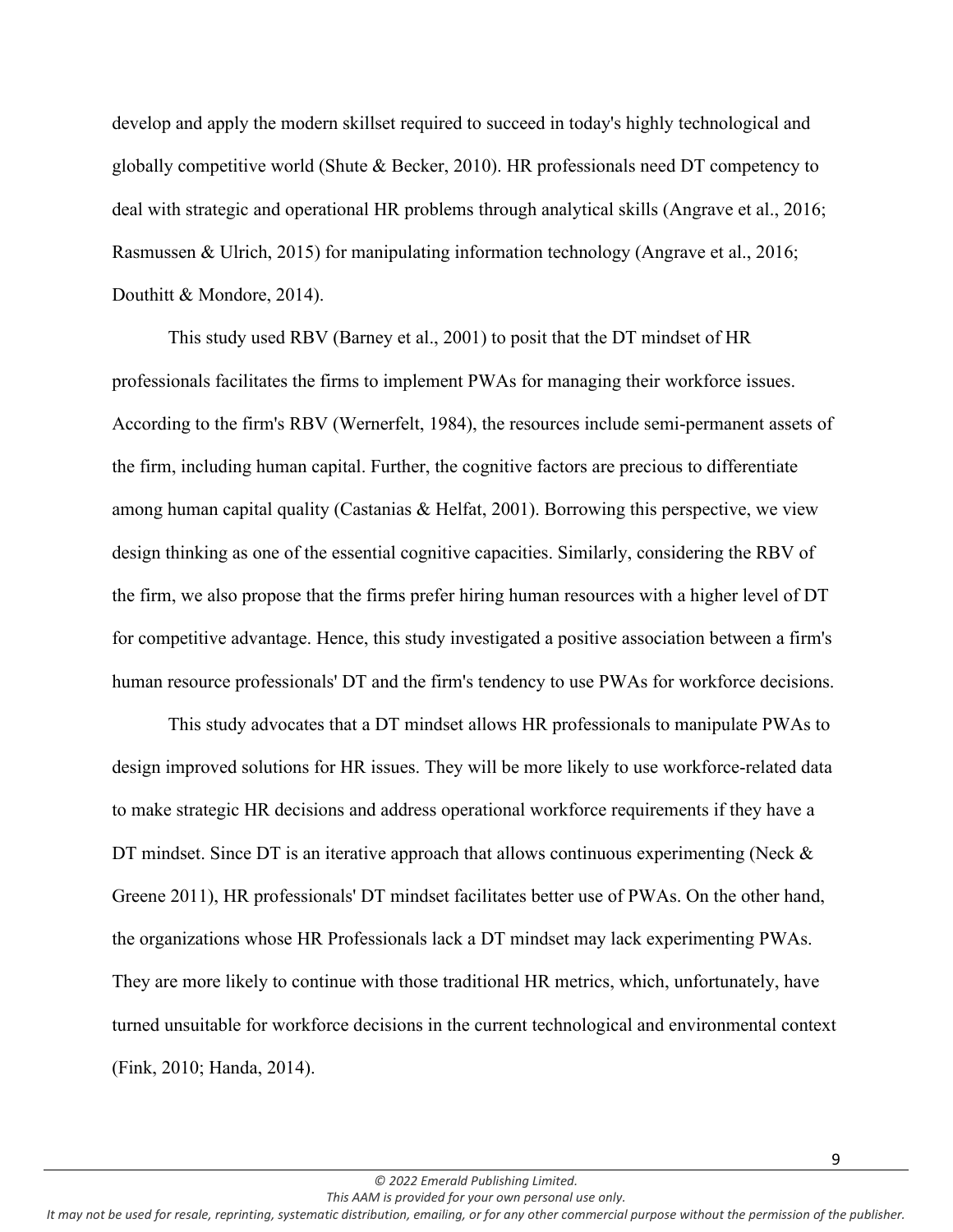The RBV of the firm' explains how investing in human capital may harness firms' performance and competitiveness (Boselie & Paauwe, 2009). The application of RBV in human resource management suggests that the firms may acquire a competitive advantage with the help of human capital and human processes (Wright, Dunford, & Snell, 2001). Further, the firms use their human capital to develop more sophisticated HR processes (strategies, systems, and routines) that are unique and inimitable (Barney, Wright, & Ketchen 2001; Wright et al., 2001). Hence, human capital helps firms develop more sophisticated HR strategies, systems, and routines because only humans possess cognitive capabilities. This perspective of RBV explains that a higher level of DT competency may better position the firms to integrate state-of-the-art technological solutions in their existing human resource management set processes to make them more unique and inimitable. Integrating artificial intelligence in conventional human resource management processes in PWAs offers HR professionals with a DT mindset a better opportunity to differentiate their HR processes. Hence, this study hypothesized that the organizations with HR professionals with a DT mindset are more likely to apply PWAs than the companies whose HR professionals lack DT. DT competency may help HR professionals apply more sophisticated statistical techniques to enhance workforce data's predictive power (Claus, 2015). Consequently, they may organize, analyze, and present data in a more meaningful way. Similarly, they may formulate testable workforce-related research questions using a DT mindset (Claus, 2019). Hence, this study hypothesized that:

# **Hypothesis 2: DT is positively related to the use of** PWAs **such that the firms whose HR professionals have a higher level of DT use more PWAs.**

*2.4.3 PWAs and TEPs*

*© 2022 Emerald Publishing Limited. This AAM is provided for your own personal use only.*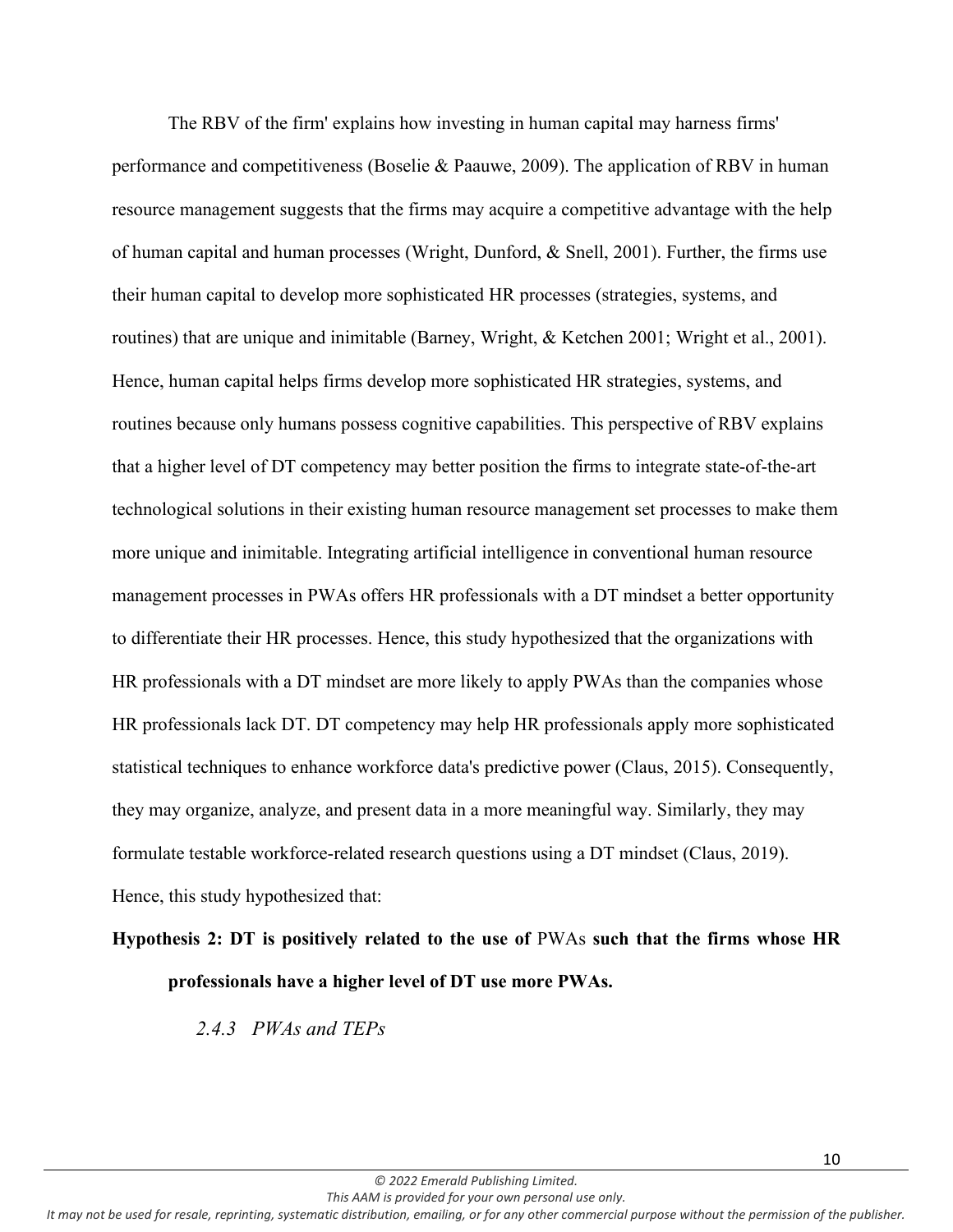This study has also hypothesized a positive relationship between PWAs and TEPs using the firm's RBV. The RBV of the firm explains that the firms develop strategic capabilities and core competencies to gain competitive advantage based on the degree to which they possess and manage their resources (Amit & Schoemaker, 1993; Barney, 1991; Barney et al., 2001; Sirmon et al., 2011). These strategic capabilities are not merely built on firms' physical or financial resources but the technological, reputational, and human capital (Größler & Grübner, 2006; Lado & Wilson, 1994). Hence, this study views PWAs as a strategic organizational capability built on technological resources. In this view, PWAs also offer an opportunity to improve organizational performance for gaining competitive advantage as a unique and value-producing technical resource (Marler & Boudreau, 2017).

This study's basic premise is that PWAs support human resource management professionals in creating a more sophisticated set of TEPs. PWAs is an ideal approach for designing TEPs because they use predictive analytics tools and techniques using internal data (e.g., headcounts, product mappings, financial statistics, and budgetary information) and external data (e.g., surveys, salary tables, syllabuses, and training program materials) for making a variety of workforce-related decisions (Levenson, 2011). PWAs use a holistic approach that goes beyond mere data collection and analysis; they can quantify the effects of various HR initiatives (Chadwick, Super, & Kwon, 2015). Hence, PWAs emerge as an ideal approach for human resource professionals to design more sophisticated techniques for quantifying the effects of TEPs. Therefore, the organizations using PWAs as a strategic capability will be more likely to use a more sophisticated set of TEPs to determine training value. PWAs provide appropriate information for measuring workforce efficiency to make more accurate decisions and improve organizational performance by identifying loopholes in the workforce management process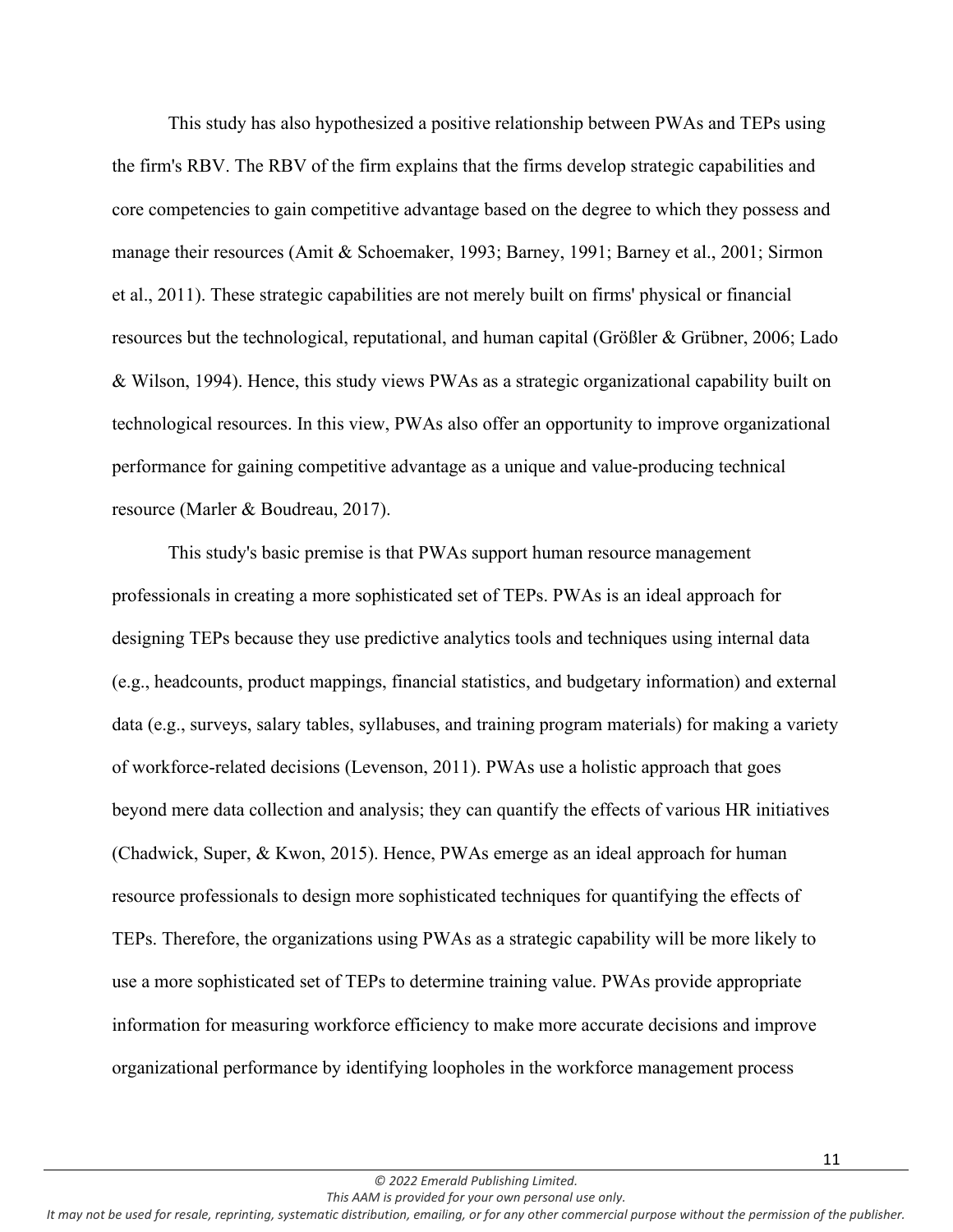(Ringo, 2012). Despite spending millions of dollars on workforce training, organizations strive for modern approaches to determine their training investments' value because the traditional methods are becoming obsolete (Pineda, 2010). Training evaluation also involves a systematic collection of data to determine the value of training and make relevant decisions (Patton, 1997). Due to the integration of modern predictive techniques, training evaluation professionals may find PWAs an ideal opportunity for TEPs. They may also benefit from PWAs to improve their strategic capability in training evaluation.

Since the organizations invest billions of dollars in workforce training and implementing PWAs for making workforce decisions, the organizational managers may be favorably inclined to determine the return of such significant financial investments. Hence, the top corporate members would also prefer that PWAs competency be applied in the context of training evaluation so that more appropriate and predictive information may be obtained for future decisions related to the workforce training. Consequently, training evaluation professionals will likely use a more sophisticated set of TEPs based on PWAs. Hence, this study hypothesized that the organizations that benefit from PWAs are more likely to use more sophisticated TEPs.

## **Hypothesis 3: Firms' use of PWAs is positively associated with the firms' use of TEPs such**

#### **that the firms which use PWAs more frequently use a more sophisticated set of TEPs.**

## *2.4.4 The mediating role of PWAs between DT and TEPs*

This study has also examined the mediating role of PWAs between DT and TEPs. We have already discussed that DT encourages organizational members to use unique HR matrices (Levenson et al., 2011) to identify the solutions for wicked problems for corporate-level decision-making (Marler & Boudreau, 2017). Since PWAs and TEPs are matrices sets, we hypothesized that organizational members with DT mindset adapt PWAs to design a more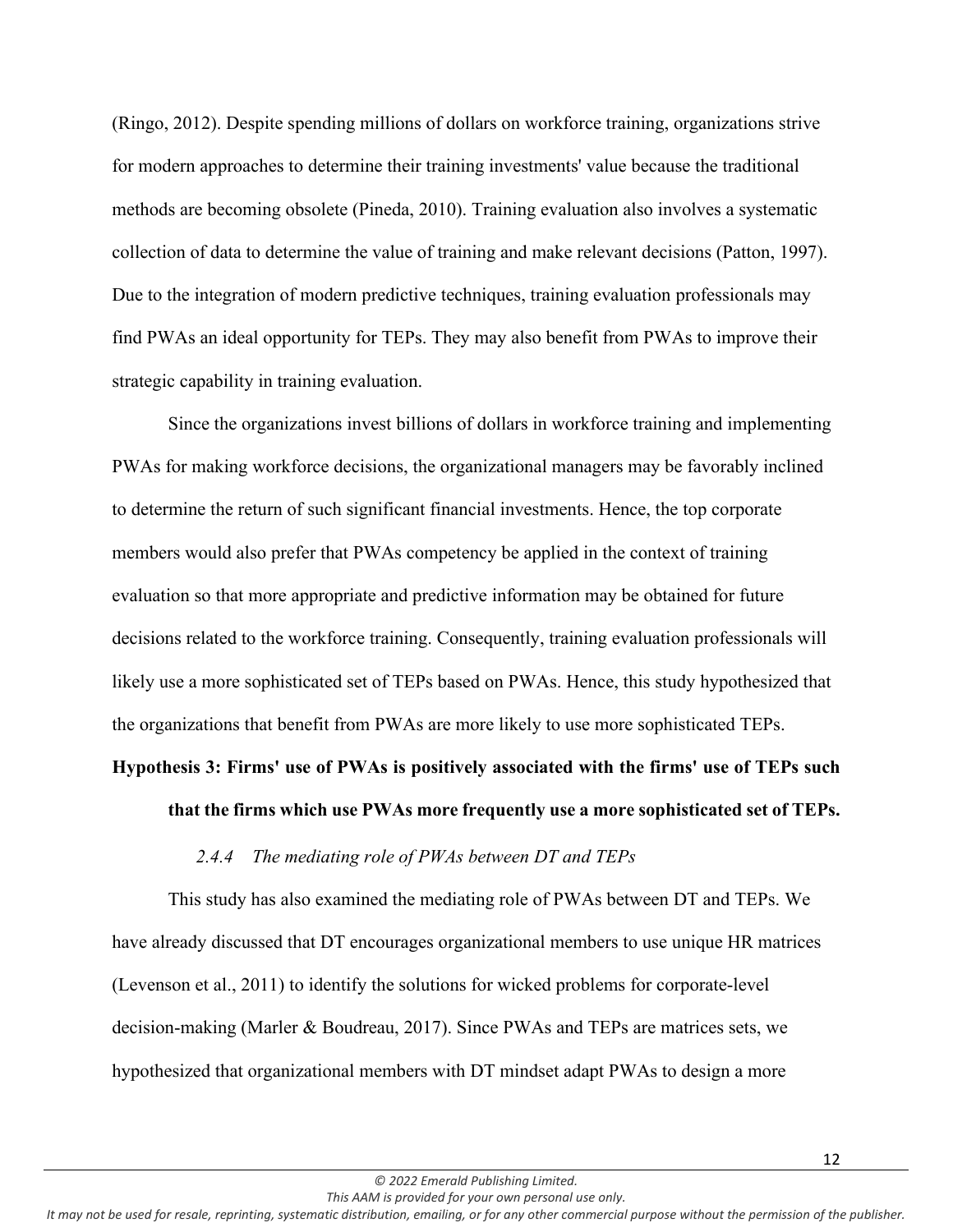sophisticated set of TEPs further. The firm's RBV supports strengthening the role of PWAs between DT and TEPs. According to RBV, the organizations compete to acquire a larger pool of physical, financial, technological, and human resources to enhance their organizational capabilities and develop core competencies for gaining a competitive advantage over their rival firms (Lepak & Snell, 2003). Human resources improve the organizational capacity to utilize DT, while technological resources strengthen their ability to manipulate novel technical solutions to resolve contextual issues. The organizations poach more talented human resources from each other (Asadullah et al., 2015) and try to benefit from modern technological solutions. Such organizations are more likely to find innovative solutions for their routine practices. The organizations may choose to acquire professionals of DT mindset for employing data analytics to forecast the return of workforce investments. Such firms will develop a more sophisticated set of PWAs compared to the companies whose human resources lack DT. Subsequently, the organizations that adopt modern practices are more likely to create a more sophisticated set of procedures to determine their HR investments' outcomes.

Since firms invest a significant amount of money on training interventions, the organizational managers with DT may also manipulate their technological core competencies to employ data analytics in the training evaluation domain to determine the expected or the actual outcomes of training investments. Hence, organizations with a more incredible pool of professionals with a higher level of DT would be highly likely to employ workforce analytics. Consequently, they may exploit data analytics for designing a more sophisticated set of TEPs. Hence, this study hypothesized that:

**H4: Firms' use of PWAs mediates the relationship between DT and firms' use of TEPs.**

*This AAM is provided for your own personal use only.*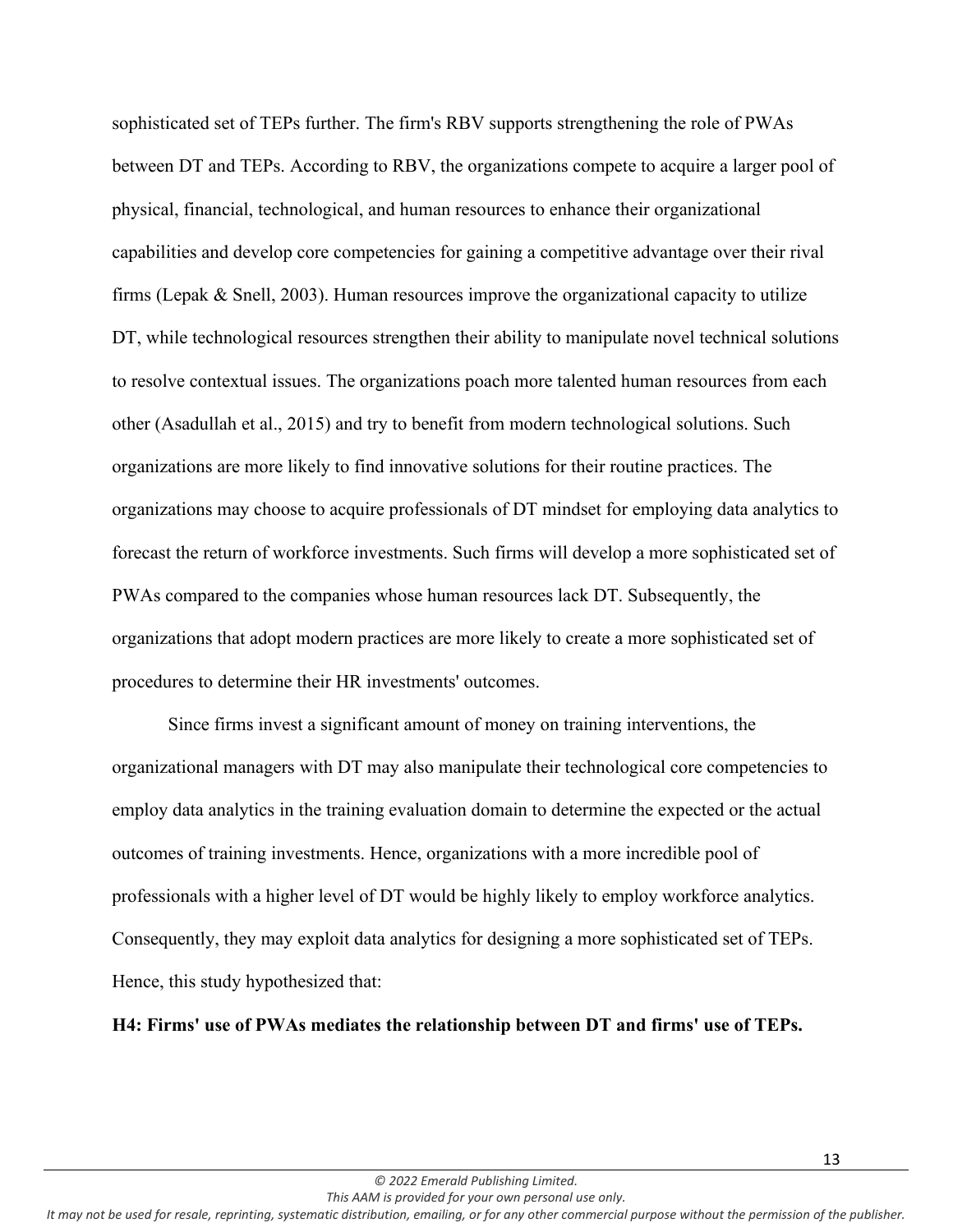

# **3. Method**

## *3.1Procedure*

This quantitative study is based on cross-sectional data. The population consisted of human resource management professionals working in subsidiaries of multinational corporations (MNCs) operating in Pakistan. The targeted unit of analysis included HR professionals (like Trainers, HR analysts, and managers, both middle and senior level) involved in organizational decision making related to workforce management like using PWAs, conducting training, or designing a specific set of training evaluations. These HR trainers and analysts were knowledgeable about policies and practices for managing human resource decisions, including TEPs. This study used the purposive sampling method combined with the snowball sampling technique (Cooper & Schindler, 2006:402). We generated a list of subsidiary MNCs which were using PWAs. Then, we visited the potential respondents physically and requested them to participate in the survey. Initially, we distributed 300 questionnaires with a cover letter that ensured the anonymity of answers, including a brief explanation of the research. The fundamental objective of ensuring confidentiality using a cover letter was to mitigate the social desirability bias resulting from survey research (Roxas & Lindsay, 2012). One hundred eighty respondents returned the filled questionnaires. The response rate was 53.8%.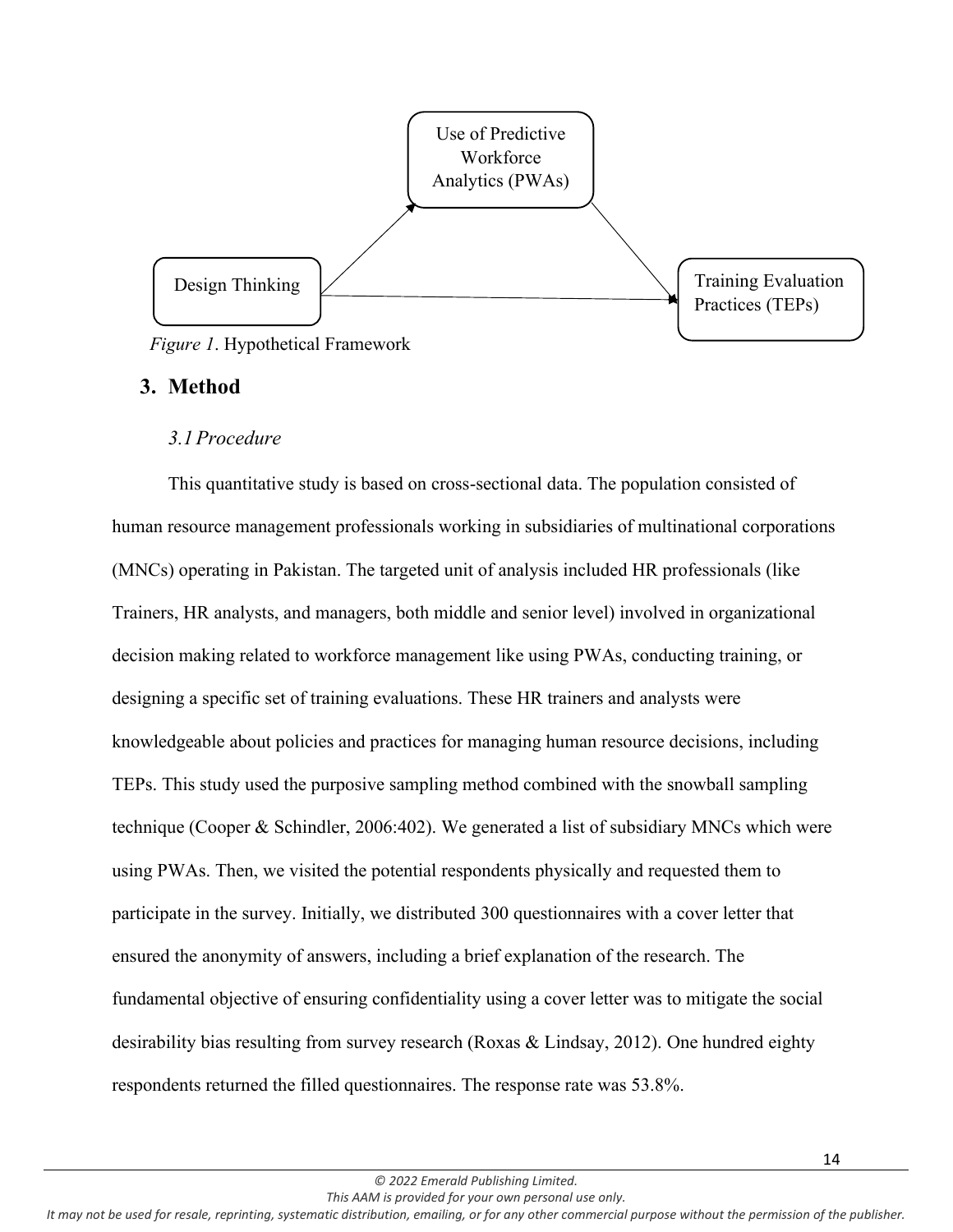## *3.2 Measures*

# *3.2.1 DT and PWAs: Scale development and validation*

# *3.2.1.1 Development of initial pool of items and content validation*

| Scale items |                                                                                                               | Never <sup>(1</sup> | Rarely, in less than 10% of<br>the chances $(2)$ | Occasionally, in about 30% of<br>the chances $(3)$ | Sometimes, in about 50% of<br>the chances $(4)$ | Frequently, in about 70% of<br>the chances $(5)$ | Usually, in about 90% of the<br>chances (6) | Every time (7) |
|-------------|---------------------------------------------------------------------------------------------------------------|---------------------|--------------------------------------------------|----------------------------------------------------|-------------------------------------------------|--------------------------------------------------|---------------------------------------------|----------------|
| 1.          | Workforce Planning <sup>a</sup>                                                                               | $\mathbf{1}$        | $\overline{2}$                                   | $\overline{\mathbf{3}}$                            | $\overline{4}$                                  | $\overline{5}$                                   | 6                                           | $\overline{7}$ |
| 2.          | Talent Acquisition <sup>a</sup>                                                                               | $\mathbf{1}$        | $\overline{c}$                                   | $\overline{3}$                                     | $\overline{4}$                                  | 5                                                | 6                                           | 7              |
| 3.          | Talent Development <sup>a</sup>                                                                               | $\mathbf{1}$        | $\overline{2}$                                   | 3                                                  | $\overline{4}$                                  | 5                                                | 6                                           | 7              |
| 4.          | Compensation & Benefits <sup>a</sup>                                                                          | 1                   | $\overline{2}$                                   | 3                                                  | $\overline{4}$                                  | 5                                                | 6                                           | 7              |
| 5.          | Productivity & Performance <sup>a</sup>                                                                       | $\mathbf{1}$        | $\overline{c}$                                   | 3                                                  | $\overline{4}$                                  | 5                                                | 6                                           | 7              |
| 6.          | Culture & Diversity <sup>a</sup>                                                                              | $\mathbf{1}$        | $\overline{2}$                                   | 3                                                  | $\overline{4}$                                  | 5                                                | 6                                           | 7              |
| 7.          | Employee Engagement <sup>a</sup>                                                                              | $\mathbf{1}$        | $\overline{2}$                                   | 3                                                  | $\overline{4}$                                  | 5                                                | 6                                           | 7              |
| 8.          | Employee Retention <sup>b</sup>                                                                               | $\mathbf{1}$        | $\overline{c}$                                   | 3                                                  | $\overline{4}$                                  | 5                                                | 6                                           | $\tau$         |
| 9.          | Employer Branding <sup>b</sup>                                                                                | $\mathbf{1}$        | $\overline{2}$                                   | 3                                                  | $\overline{4}$                                  | 5                                                | 6                                           | $\tau$         |
|             | 10. Managing employee risks <sup>b</sup>                                                                      | 1                   | $\overline{c}$                                   | 3                                                  | $\overline{4}$                                  | 5                                                | 6                                           | 7              |
|             | 11. Forecasting employee outcomes <sup>b</sup>                                                                | 1                   | $\overline{2}$                                   | 3                                                  | 4                                               | 5                                                | 6                                           | 7              |
|             | 12. Measuring Return on investment of HR<br>Initiatives <sup>b</sup>                                          | $\mathbf{1}$        | $\overline{c}$                                   | 3                                                  | $\overline{4}$                                  | 5                                                | 6                                           | $\tau$         |
|             | 13. Solving specific critical business issues <sup>b</sup>                                                    | $\mathbf{1}$        | $\overline{c}$                                   | 3                                                  | 4                                               | 5                                                | 6                                           | 7              |
|             | 14. Meeting increased regulatory requirements <sup>c</sup>                                                    | 1                   | $\overline{2}$                                   | 3                                                  | $\overline{\mathcal{L}}$                        | 5                                                | 6                                           | 7              |
|             | 15. Better management of costs and productivity<br>in variable and uncertain business conditions <sup>c</sup> | 1                   | $\overline{2}$                                   | 3                                                  | 4                                               | 5                                                | 6                                           | 7              |
|             | 16. Reducing turnover <sup>c</sup>                                                                            | $\mathbf{1}$        | $\overline{2}$                                   | $\mathfrak{Z}$                                     | $\overline{\mathcal{L}}$                        | 5                                                | 6                                           | 7              |
|             | 17. Developing a talent pipeline for succession<br>planning <sup>c</sup>                                      | $\mathbf{1}$        | $\overline{2}$                                   | 3                                                  | $\overline{4}$                                  | 5                                                | 6                                           | 7              |
|             | 18. Identifying the right hires of all positions <sup>c</sup>                                                 | $\mathbf{1}$        | $\overline{2}$                                   | 3                                                  | 4                                               | 5                                                | 6                                           | 7              |

## Table 1 *Initial pool of items for PWAs implementation*

*a. HR Process Analytics; b. Strategic HR Analytics; c. HR Effectiveness Analytics*

*© 2022 Emerald Publishing Limited.*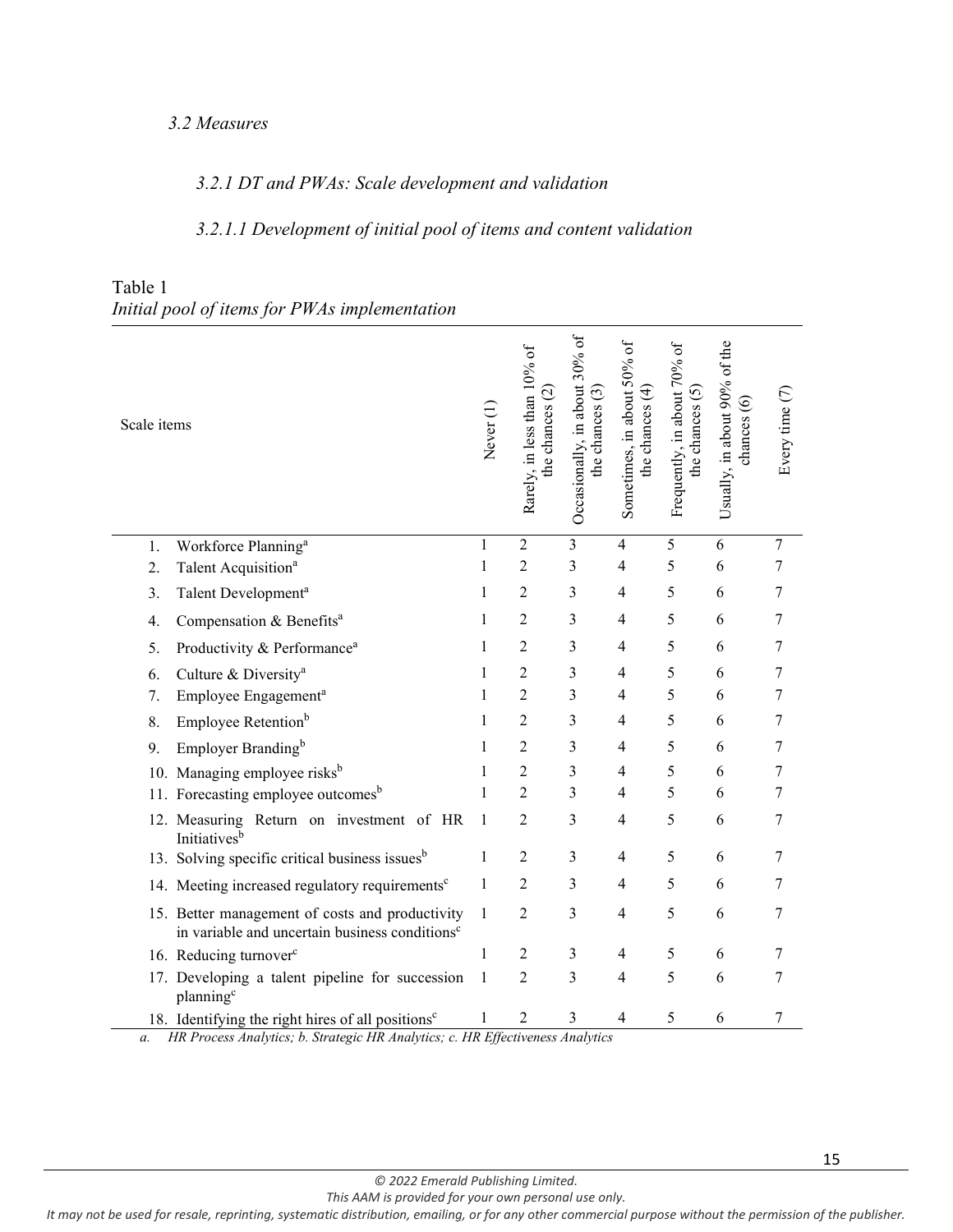The literature suggests a couple of instruments measuring design thinking (Chesson, 2007; Greene, Gonzalez, & Papalambros, 2019) . Unfortunately, there are specific issues related to these scales. First, although the concept of design thinking originated from the engineering discipline, the available scales are also validated in the same context (Greene et al., 2019) by collecting data from engineering professionals as a unit of analysis. However, this study emphasized the validation of design thinking in the business context, and the unit of analysis also consisted of business professionals. Second, the scales' reliability, convergent validity, and discriminant validity were missing, particularly Greene et al. (2019) design thinking attitudes. Third, Chesson's design thinker profile offers a very complex construct structure. The design thinker profile consists of 3 sub-dimensions, including two first-order constructs (visual and optimism) and one second-order construct (collaborative discovery). The second-order sub-dimension 'Collaborative Discovery' consists of 4 different first-order sub-dimensions: engage, human, generate, and navigate. Hence, Chesson's design thinker profile presents a very complex and lengthy construct structure.

Similarly, we found a scale of big data and predictive analytics developed by Dubey, Gunasekaran, Childe, Papadopoulos, Luo, Wamba, & Roubaud (2019): three different dimensions: technical skills, managerial skills, and data-driven decision-making culture. However, this scale emphasizes big data analytics in general and lacks relevance to the workforce settings. Thus, we identified the need to develop and validate the scales of design thinking and workforce analytics with a more simplified structure. We developed the scales for both constructs and validated them by following the scale development method presented by Churchill (1979) and Hinkin (1998). Dosi et al. (2018) generated a pool of 84-items for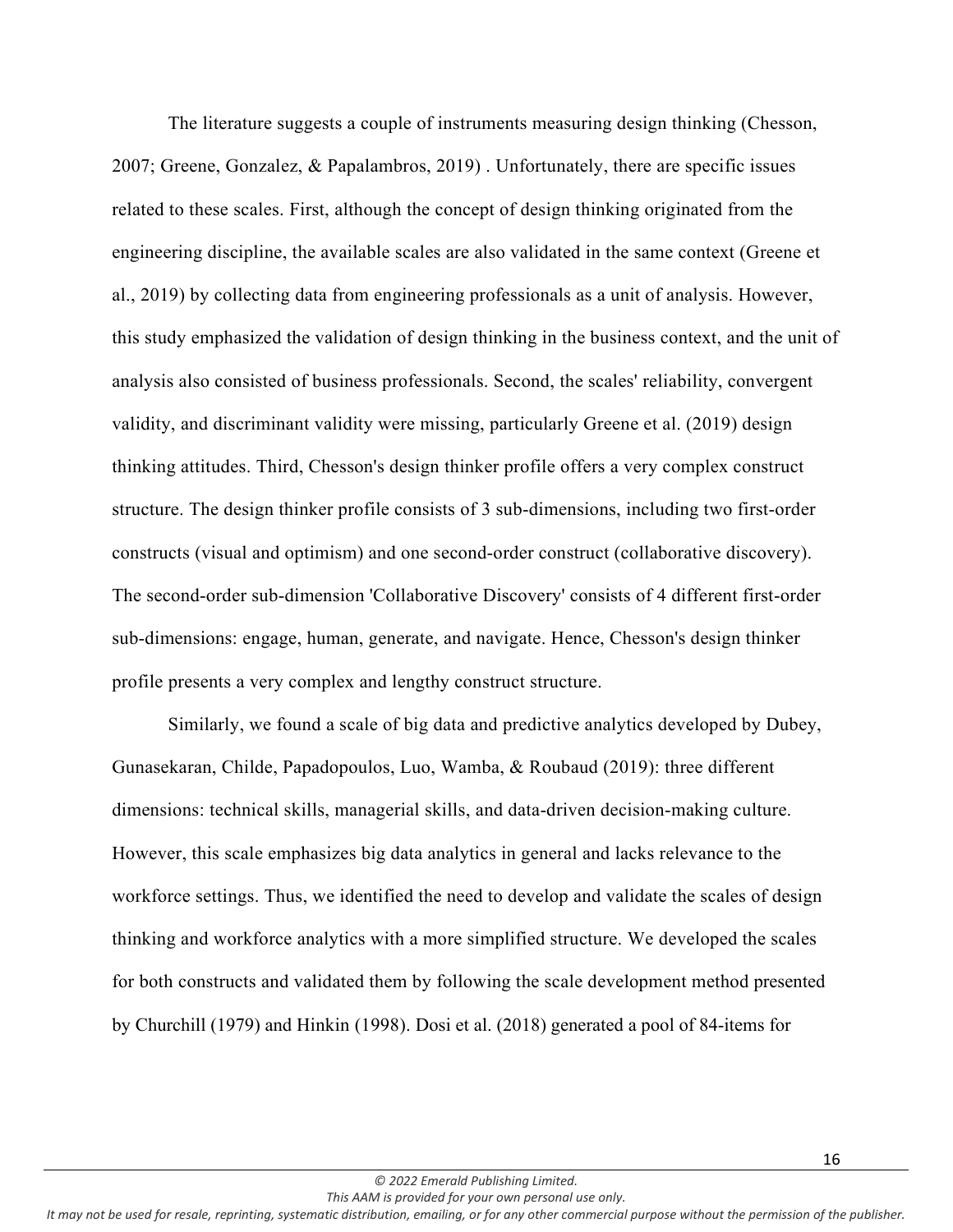measuring DT with items belonging to 19 different characteristics of the DT mindset. We developed a pool of 19-items measuring DT mindset based on these characteristics.

Similarly, we generated a pool of 30-items for measuring PWAs and followed the principles of item development described by MacKenzie and Podsakoff (2012). Following the approach suggested by existing literature (Khan, Moss, Quratulain, & Hameed, 2018; Armenakis, Bernerth, Pitts, & Walker, 2007; Tepper, Mitchell, Haggard, Kwan, & Park, 2015), we conducted a panel discussion with 8 HRM executive who attended formal training at a public sector Universities in Pakistan. This panel discussion was moderated by an HR Expert having 8 years post-PhD academic experience, while the panel participants have a minimum of 6-years' experience in the discipline of Human Resource Management. We requested the participants to examine the initial pool of the items from multiple perspectives. Then, we asked them to categorize the items of each variable into smaller groups. We also requested them to judge the relevance of the initial pool of items with their respective theme. They also recognized the most appropriate response format for scale anchors. We also asked panel discussion participants to ensure if the scale items are simple, direct, easy to understand by the target population, and avoid double-barreled and leading statements (Hinkins, 1998). The essential purpose was to establish the scales' content validity (Kimberlin & Winterstein, 2008). We also obtained help from a Ph.D. qualified faculty member of a public sector University for English language editing of the generated items. The panel discussion resulted in an 18-item scale for PWAs (Table 1) and a 21 item scale of DT (Table 2). The experts also agreed to a 7-point Likert type rating scale (ranging from 1 (never) to 7 (every time) for the construct of PWAs, while a 4-point Likert type rating scale (ranging from irrelevant (1) to very relevant (4) for design thinking.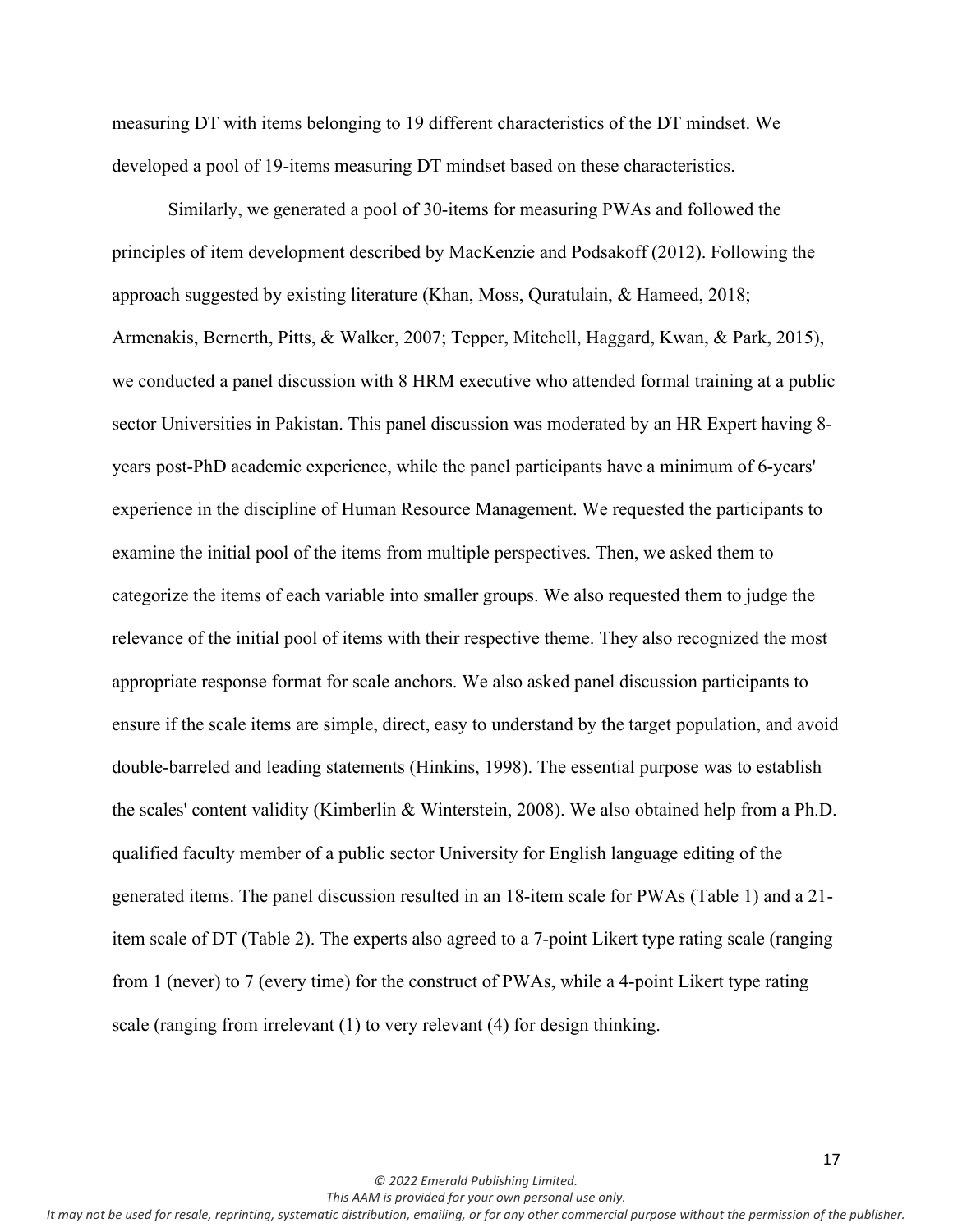Table 2 *Initial pool of items for DT*

| <b>Scale items</b>                                                                                                               | Irrelevant   | Somewhat relevant | Relevant                | Very relevant  |
|----------------------------------------------------------------------------------------------------------------------------------|--------------|-------------------|-------------------------|----------------|
| Tolerance for being comfortable with uncertainty <sup>a</sup><br>1.                                                              | $\mathbf{1}$ | $\overline{2}$    | $\overline{\mathbf{3}}$ | $\overline{4}$ |
| Embracing Risk <sup>a</sup><br>2.                                                                                                | 1            | $\overline{2}$    | 3                       | 4              |
| Human centeredness <sup>a</sup><br>3.                                                                                            | 1            | $\overline{2}$    | 3                       | 4              |
| Empathy for people <sup>a</sup><br>4.                                                                                            | 1            | $\overline{2}$    | 3                       | 4              |
| Mindfulness and awareness of the process <sup>b</sup><br>5.                                                                      | 1            | $\overline{2}$    | 3                       | 4              |
| A holistic view (detailed information about the system to<br>6.<br>consider the problem from a broader perspective) <sup>b</sup> | 1            | $\overline{2}$    | 3                       | $\overline{4}$ |
| Problem reframing <sup>b</sup><br>7.                                                                                             | 1            | $\overline{2}$    | 3                       | $\overline{4}$ |
| Team Working <sup>c</sup><br>8.                                                                                                  | 1            | $\overline{2}$    | 3                       | 4              |
| 9.<br>Collaborate and work with teams of diverse discipline <sup>c</sup>                                                         | 1            | $\overline{2}$    | 3                       | 4              |
| 10. Open to different perspectives <sup>c</sup>                                                                                  | 1            | $\overline{2}$    | 3                       | 4              |
| 11. Learning oriented <sup>c</sup>                                                                                               | 1            | $\overline{2}$    | 3                       | 4              |
| 12. Experimentation or learn from a mistake or failure <sup>c</sup>                                                              | 1            | $\overline{2}$    | 3                       | 4              |
| 13. Critical thinking, ability to think differently and to challenge<br>common beliefs <sup>d</sup>                              | 1            | 2                 | 3                       | 4              |
| 14. Curiosity <sup>d</sup>                                                                                                       | 1            | $\overline{2}$    | 3                       | $\overline{4}$ |
| 15. Abductive thinking (ability to find a logical solution based on<br>observation <sup>d</sup>                                  | 1            | $\overline{2}$    | 3                       | 4              |
| 16. Envision (ability to predict or foresee future desired goals                                                                 | 1            | $\overline{2}$    | 3                       | $\overline{4}$ |
| 17. Creative confidence (ability to solve complex issues)                                                                        | 1            | $\overline{2}$    | 3                       | 4              |
| 18. Learning-oriented (appetite for learning) $\text{c}$                                                                         | 1            | $\overline{2}$    | 3                       | $\overline{4}$ |
| 19. Optimism (positive thinking) <sup>a</sup>                                                                                    | 1            | $\overline{2}$    | 3                       | 4              |
| 20. Ability to learn from mistakes <sup>c</sup>                                                                                  | 1            | $\overline{c}$    | 3                       | 4              |
| 21. Desire to make something different <sup>d</sup>                                                                              | 1            | $\overline{2}$    | 3                       | 4              |

*a. People and risk-orientation; b. System Thinking; c. Collaborative Learning; d. Critical Thinking.*

## *3.2.1.2 Exploratory factor Analysis*

We collected data from 80 HRM professionals serving in 29 different multinational organizations to identify the internal structure of measures used for design thinking and predictive workforce analytics. We performed exploratory factor analysis (EFA) on the 18-items scale of predictive workforce analytics and the 21-items scale of Design Thinking using SPSS. We used two statistical measures (i.e., Kaiser Mayer Olkin (KMO) criteria (Kaiser, 1974) and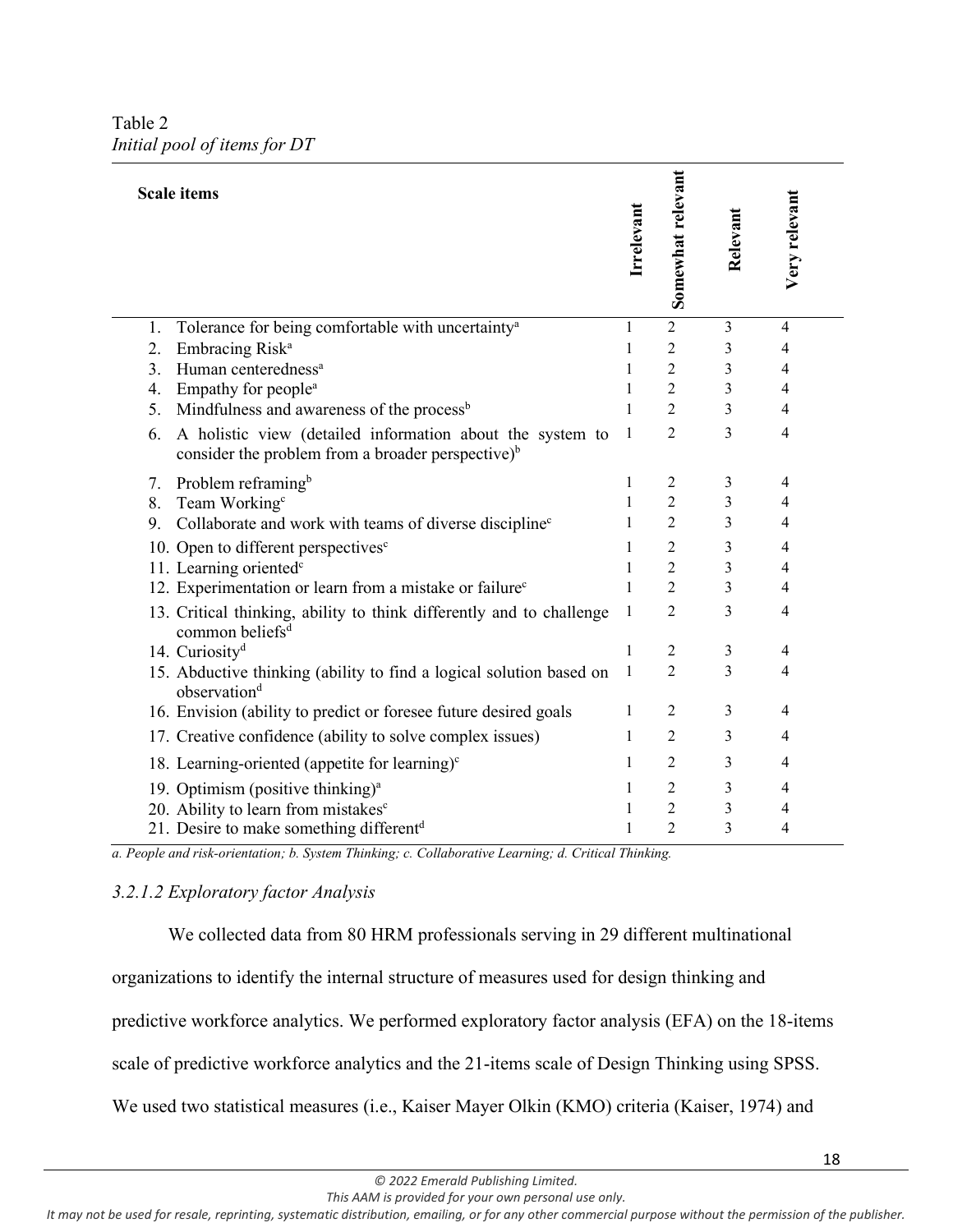Bartlett's Test of Sphericity (Bartlett, 1954)) to determine if our sample size is appropriate for performing an EFA (Pallant, 2020; p. 191). A KMO value of 0.6 or greater with a significant Bartlett's test of Sphericity ( $p < 0.05$ ) demonstrates that the dataset is appropriate for factor analysis (Pallant, 2020). First, we performed EFA on the 19-items of predictive workforce analytics using Principal axis factoring and Promax rotation as an extraction method. The values of KMO (KMO =  $0.874$ ) exceeded the minimum threshold, and Bartlett's Test of Sphericity was also significant (1044.482,  $p < .001$ ). Hence, the assumption of the minimum sample size required for performing EFA was satisfied. Initially, we set the data free to disclose as many factors as possible. The initial EFA revealed a 5-factors solution with an unclear pattern and cross-loadings. We performed alternate tests by restricting the factors to 4, 3, 2, and 1. Among these tests, a 3-factor solution (75.01% variance) was most suitable after removing 4-items (PWA6, PW8, PW9, & PW14) due to cross-loading on more than one factor. The first factor consisted of 6 items (PWA1, PWA2, PWA3, PWA4, PWA5, & PWA7). We named this factor "HR Process Analytics." The second factor consisted of 4 items (PWA10, PWA11, PWA12, PWA13). We called this factor "Strategic HR Analytics." The third factor also consisted of 4 factors (PWA15, PWA16, PWA17, PWA18). We named this factor "HR effectiveness Analytics." Overall, EFA results supported 3-factors solutions contrary to the five themes identified in the panel study.

Next, we performed EFA on the 21-items of DT. The results of Kaiser Mayer Olkin criteria (KMO = 0.702) and Bartlett's Test of Sphericity (547.131, *p* <.001) demonstrated the suitability of data to perform EFA (Bartlett, 1954; Kaiser, 1974). Initially, we set the data free to disclose as many factors as possible. The initial EFA model revealed a 5-factors solution with an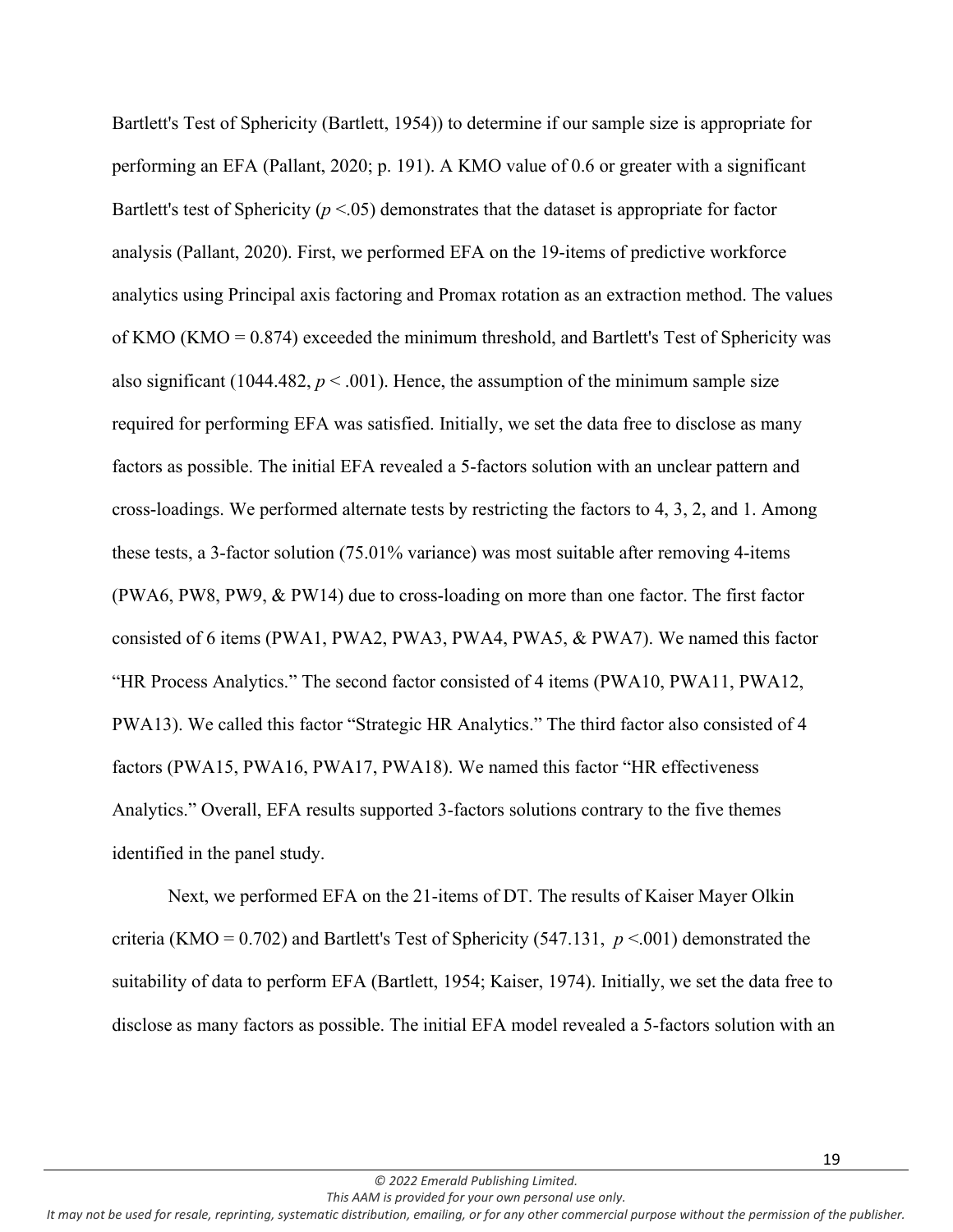| Scale items                                                      | 臣<br>s<br>Factor1: 1<br>Process | Factor2: HR<br>Effectiveness | Strategy<br>Factor3: |
|------------------------------------------------------------------|---------------------------------|------------------------------|----------------------|
| Workforce Planning (PWA1)<br>1.                                  | 0.927                           |                              |                      |
| Talent Acquisition (PWA2)<br>2.                                  | 0.822                           |                              |                      |
| Talent Development (PWA3)<br>3.                                  | 0.786                           |                              |                      |
| Compensation & Benefits (PWA4)<br>4.                             | 0.705                           |                              |                      |
| Productivity & Performance (PWA5)<br>5.                          | 0.632                           |                              |                      |
| Employee Engagement (PWA6)<br>6.                                 | 0.539                           |                              |                      |
| Managing employee risks (PWA10)<br>7.                            |                                 | 0.855                        |                      |
| Forecasting employee outcomes (PWA11)<br>8.                      |                                 | 0.783                        |                      |
| Measuring Return on investment of HR Initiatives (PWA12)<br>9.   |                                 | 0.649                        |                      |
| 10. Solving specific critical business issues (PWA13)            |                                 | 0.606                        |                      |
| 11. Better management of costs and productivity in variable and  |                                 |                              | 0.878                |
| uncertain business conditions (PWA15)                            |                                 |                              |                      |
| 12. Reducing turnover (PWA16)                                    |                                 |                              | 0.836                |
| 13. Developing a talent pipeline for succession planning (PWA17) |                                 |                              | 0.772                |
| 14. Identifying the right hires of all positions (PWA18)         |                                 |                              | 0.690                |

Table 3 *Results of exploratory factor analysis (EFA) items of PWAs and factor loadings*

unclear pattern and cross-loadings. We performed alternate tests by restricting the factors to 4, 3, 2, and 1. A 4-factor solution (54.5% variance) was most suitable after removing 2-items (DT12 & DT 19) due to cross-loading on more than one factor. The first factor consisted of 4-items (DT1, DT2, DT3 & DT4). We named this factor "People-orientation." The second factor consisted of 5-items (DT5, DT6, DT7, DT17, & DT18). We named this factor "Critical Thinking." Third factor consisted of 4-items (DT8, DT9, DT10, & DT11). We named this factor "Collaborative Learning." The fourth factor also consisted of 4-items (DT13, DT14, DT15, & DT16). We labeled this factor "System thinking." Overall, EFA results supported 3-factors solutions contrary to the five themes identified in the panel study.

*This AAM is provided for your own personal use only. It may not be used for resale, reprinting, systematic distribution, emailing, or for any other commercial purpose without the permission of the publisher.*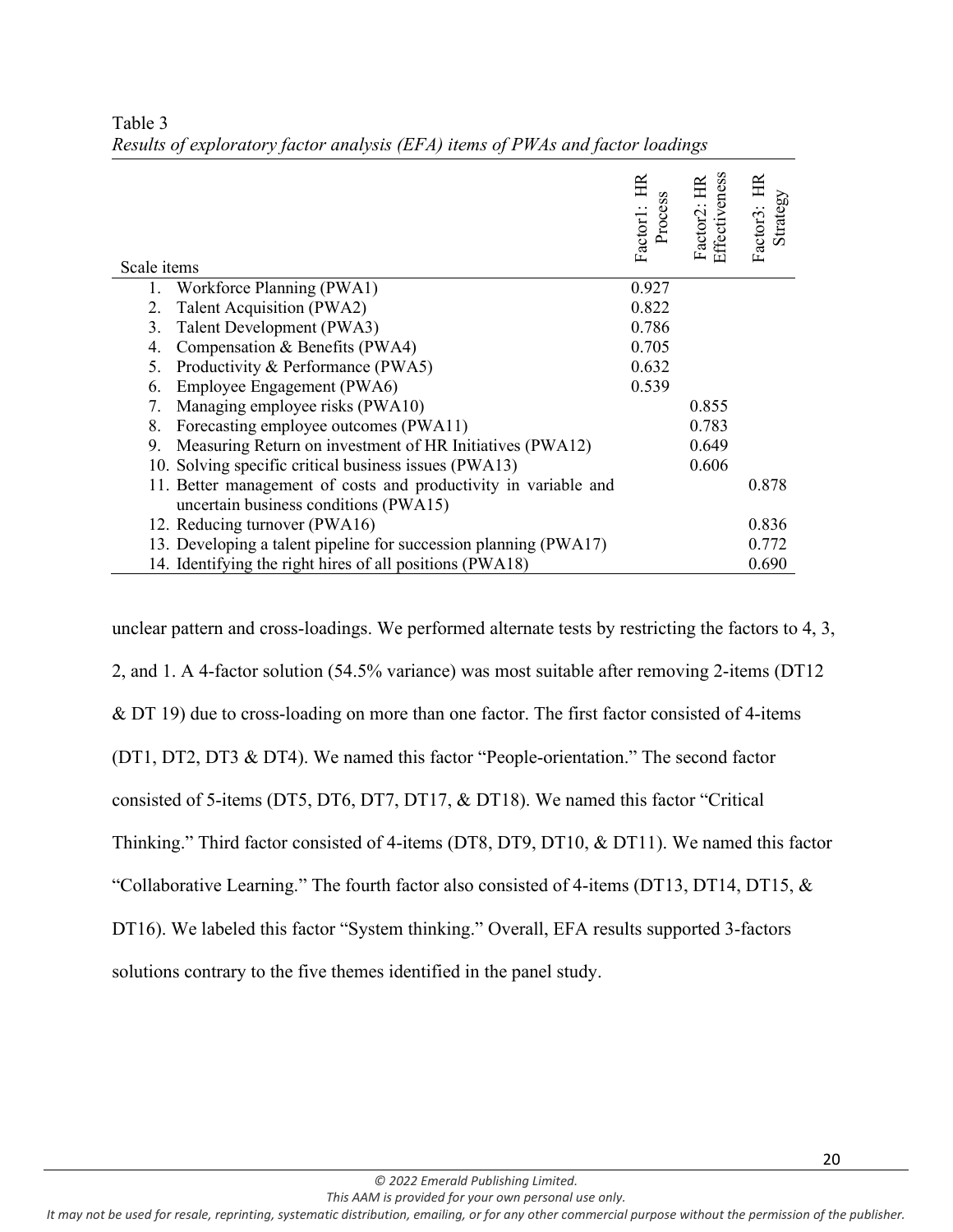| Scale items                                                                                     | Orientation<br>Factor1:<br>People- | Teamwork<br>Factor 2: | Thinking<br>3<br>Critical<br>Factor: | Thinking<br>Factor 4<br>System |
|-------------------------------------------------------------------------------------------------|------------------------------------|-----------------------|--------------------------------------|--------------------------------|
| Empathy for people (DT4)                                                                        | 0.67                               |                       |                                      |                                |
| Human centeredness (DT3)                                                                        | 0.70                               |                       |                                      |                                |
| Embracing Risk (DT2)<br>3.                                                                      | 0.75                               |                       |                                      |                                |
| Tolerance for Being comfortable with Uncertainty (DT1)<br>4.                                    | 0.76                               |                       |                                      |                                |
| Team Working (DT8)<br>5.                                                                        |                                    | 0.80                  |                                      |                                |
| Collaborate and work with teams of diverse discipline (DT9)<br>6.                               |                                    | 0.73                  |                                      |                                |
| Open to different perspectives (DT10)<br>7.                                                     |                                    | 0.73                  |                                      |                                |
| Critical thinking, ability to think differently and to challenge common<br>8.<br>beliefs (DT13) |                                    |                       | 0.91                                 |                                |
| Curiosity (DT14)<br>9.                                                                          |                                    |                       | 0.74                                 |                                |
| 10. Experimentation or learn from a mistake or failure (DT12)                                   |                                    |                       | 0.80                                 |                                |
| 11. Abductive thinking (ability to find a logical solution based on<br>observation (DT15)       |                                    |                       | 0.49                                 |                                |
| 12. Learning-oriented (appetite for learning) (DT18)                                            |                                    |                       |                                      | 0.80                           |
| 13. Creative confidence (ability to solve complex issues) (DT17)                                |                                    |                       |                                      | 0.75                           |
| 14. Optimism (positive thinking) (DT19)                                                         |                                    |                       |                                      | 0.70                           |
| 15. Problem reframing (DT7)                                                                     |                                    |                       |                                      | 0.52                           |

# Table 4 *Results of Exploratory Factor Analysis (EFA) Items of PWAs and Factor Loadings*



*Figure 2.* Finalized Confirmatory Factor Model of PWAs

*© 2022 Emerald Publishing Limited. This AAM is provided for your own personal use only.*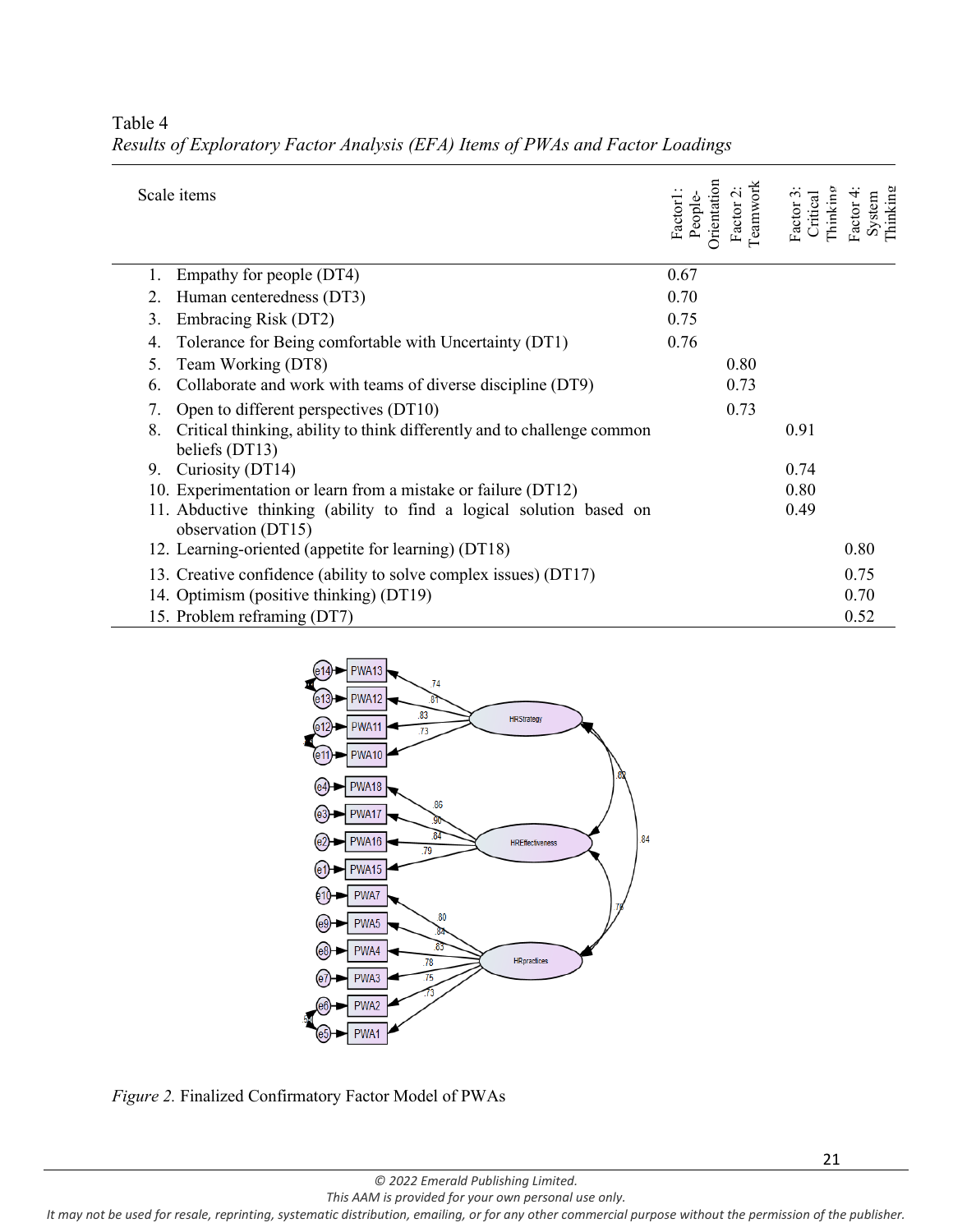We collected data from a second sample that consisted of 80 different HR Professionals serving in the subsidiaries of the same Multinational Corporations (MNCs). We performed confirmatory factor analysis using a structural equation modeling software, i.e., AMOS 24<sup>th</sup> version. First, we performed CFA to confirm the structure of PWAs. The initial CFA model with three dimensions of PWAs demonstrated a good fit (Table 5). We retained items with the factor loadings above 0.40 (Costello & Osborne, 2005; DeVellis, 2003) if the convergent and discriminant validity of the constructs was not compromised. We draw covariance between the error terms of those items (Figure 2 and Figure 3) whose modification indices exceeded 20 to improve the model fit. We also tested an alternative CFA model by introducing the construct as unidimensional. However, we found that the three-factor solution fitted more adequately. We repeated the same procedure with the construct of DT to validate its underlying structure as explored during EFA. The CFA results demonstrated that the 4-dimensional model of DT was better than a unidimensional CFA model (Table 5).

|            | Esumates for Model Fu malces against allerent Confirmatory Factor Models |        |         |         |            |            |            |              |
|------------|--------------------------------------------------------------------------|--------|---------|---------|------------|------------|------------|--------------|
| Variables  |                                                                          | Chi-   | Degrees | CMin/DF | <b>CFI</b> | <b>TLI</b> | <b>RMR</b> | <b>RMSEA</b> |
|            |                                                                          | square | of      |         |            |            |            |              |
|            |                                                                          |        | Freedom |         |            |            |            |              |
| Predictive | 3-dimensional                                                            | 118.19 | 71      | 1.66    | 0.94       | 0.92       | 0.08       | 0.09         |
| Workforce  | Model                                                                    |        |         |         |            |            |            |              |
| Analytics  | 2-Dimensional                                                            | 150.36 | 73      | 2.06    | 0.89       | 0.87       | 0.10       | 0.12         |
|            | Model                                                                    |        |         |         |            |            |            |              |
| Design     | 4-dimensional                                                            | 85.81  | 55      | 1.56    | 0.90       | 0.90       | 0.04       | 0.08         |
| Thinking   | Model                                                                    |        |         |         |            |            |            |              |
|            | Unidimensional                                                           | 172.73 | 61      | 2.82    | 0.63       | 0.65       | 0.56       | 0.15         |
|            | Model                                                                    |        |         |         |            |            |            |              |

Table 5

*Estimates for Model Fit Indices against different Confirmatory Factor Models*

22

*This AAM is provided for your own personal use only. It may not be used for resale, reprinting, systematic distribution, emailing, or for any other commercial purpose without the permission of the publisher.*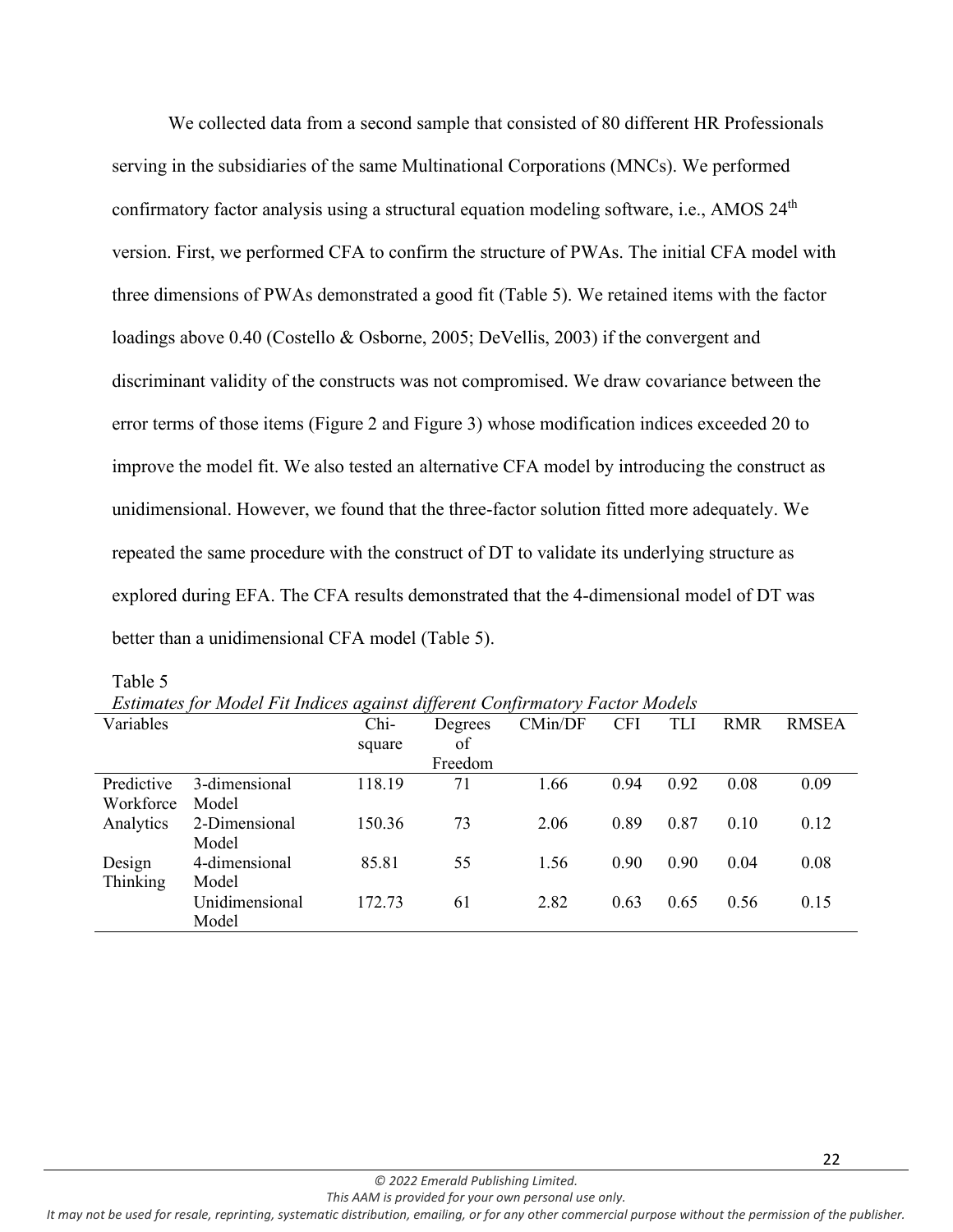|                                 | CR.  | AVE.  | <b>MSV</b> | MaxR(H) | <b>HRS</b> | HRP   | HRE  |
|---------------------------------|------|-------|------------|---------|------------|-------|------|
| Strategic HR Analytics (HRS)    | 0.91 | 0.64  | 0.62       | 0.91    | 0.80       |       |      |
| HR Process Analytics (HRP)      | 0.91 | 0.72  | 0.61       | 0.92    | 0.76       | 0.857 |      |
| HR Effectiveness Analytics(HRE) | 0.89 | 0.676 | 0.62       | 0.89    | 0.79       | 0.78  | 0.82 |

Table 6 *Convergent and Discriminant validity of dimensions of predictive work analytics*



*Figure 3.* Finalized Confirmatory Factor Model of DT (PWAs)

| Table 7                                                  |  |
|----------------------------------------------------------|--|
| Convergent and discriminant validity of dimensions of DT |  |

| <b>Variables</b>            | <b>CR</b> | <b>AVE</b> | <b>MSV</b> | MaxR(H) | <b>ST</b> | <b>CTPS</b> | <b>PRO</b> | CL   |
|-----------------------------|-----------|------------|------------|---------|-----------|-------------|------------|------|
| System Thinking (ST)        | 0.77      | 0.53       | 0.23       | 0.77    | 0.73      |             |            |      |
| Critical Thinking (CT)      | 0.75      | 0.51       | 0.18       | 0.79    | 0.43      | 0.71        |            |      |
| People-orientation (PRO)    | 0.83      | 0.56       | 0.17       | 0.94    | 0.27      | 0.37        | 0.75       |      |
| Collaborative Learning (CL) | 0.77      | 0.546      | 0.23       | 0.818   | 0.48      | 0.40        | 0.42       | 0.73 |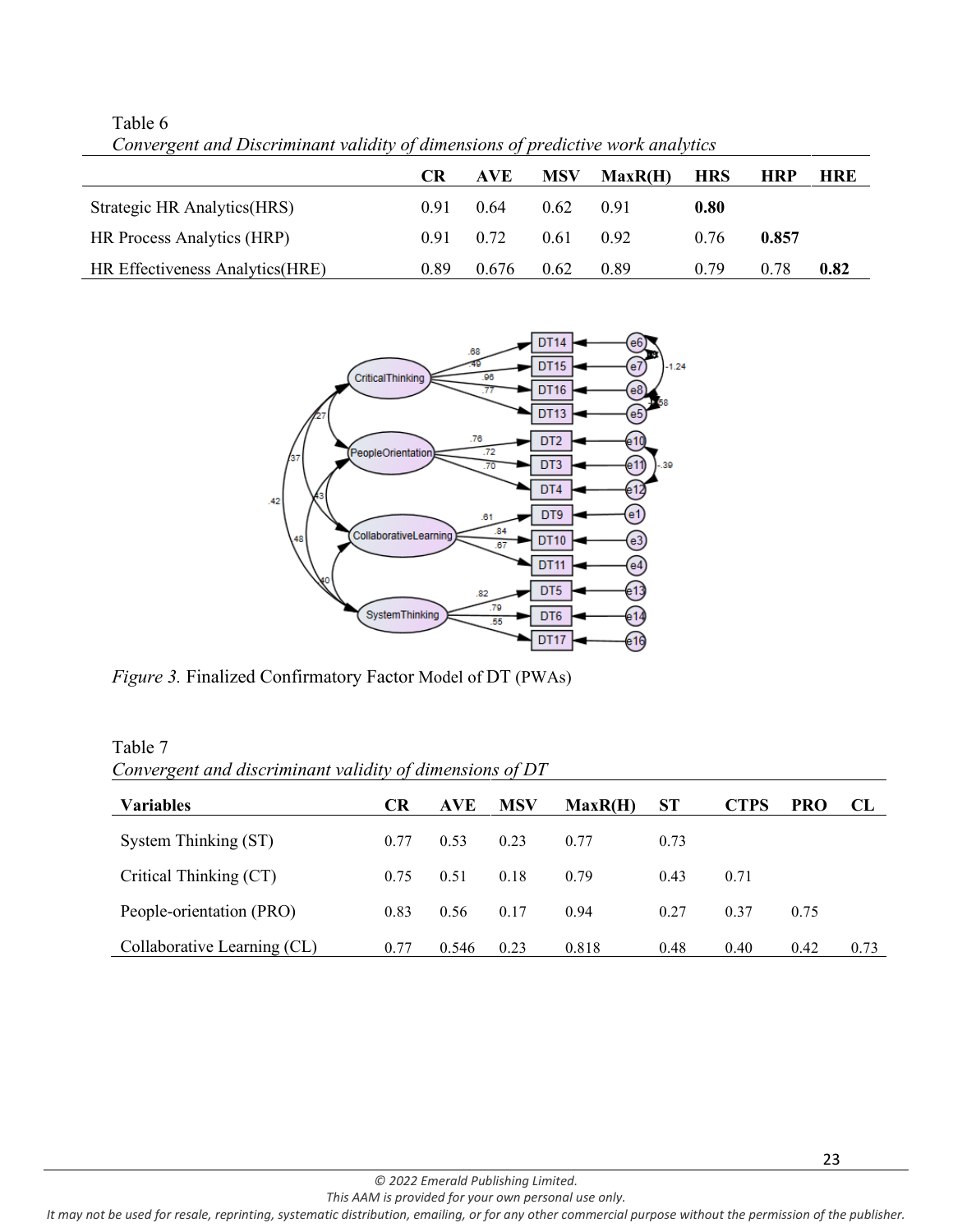### *3.3 Dependent Variable: Training Evaluation Practices*

Twitchell et al. (2000) used a scale to measure Training Evaluation practices of manufacturing sector firms in the USA. This scale is based on "The Kirkpatrick Framework (TKM)" and "Return on Investment (ROI)," comprising five different sub-dimensions including reaction (3-items), learning (9-items), on-the-job behavior (13-items), results (11-items), and ROI (9-items). Asadullah et al. (2015) used this scale to measure training evaluation practices in the call center industry. We requested respondents to estimate the percentage of the various methods listed below (column 2) that their organization uses to evaluate the training programs against each level/sub-dimension. The respondents provided their ratings on a 6-point rating scale ranging from  $1(0\%)$  to  $6(100\%).$ 

Table 8 *Discriminant and Convergent Validity of Training Evaluation Practices (TEPs)* CR AVE MSV MaxR(H) Results Reac Learn Behav ROI

| Results  | 0.77 | 0.53 | 0.19 | 0.77 | 0.73 |      |      |      |      |
|----------|------|------|------|------|------|------|------|------|------|
| Reaction | 0.77 | 0.53 | 0.19 | 0.81 | 0.43 | 0.73 |      |      |      |
| Learning | 0.74 | 0.50 | 0.12 | 0.91 | 0.31 | 0.26 | 0.71 |      |      |
| Behavior | 0.77 | 0.53 | 0.12 | 0.77 | 0.29 | 0.22 | 0.34 | 0.72 |      |
| ROI      | 0.75 | 0.51 | 0.18 | 0.77 | 0.43 | 0.37 | 0.29 | 0.34 | 0.71 |
|          |      |      |      |      |      |      |      |      |      |

# **4. Findings**

## *4.1Descriptive Statistics*

The descriptive statistics of the variables are given in Table 9. Table 9 demonstrates that multicollinearity is not an issue as the strength of correlations among the critical variables of the study is not high. We followed the approach of Kock (2015) and Kock and Lynn (2012) to examine the common method bias in the data. This approach allows the researcher to explore

*This AAM is provided for your own personal use only.*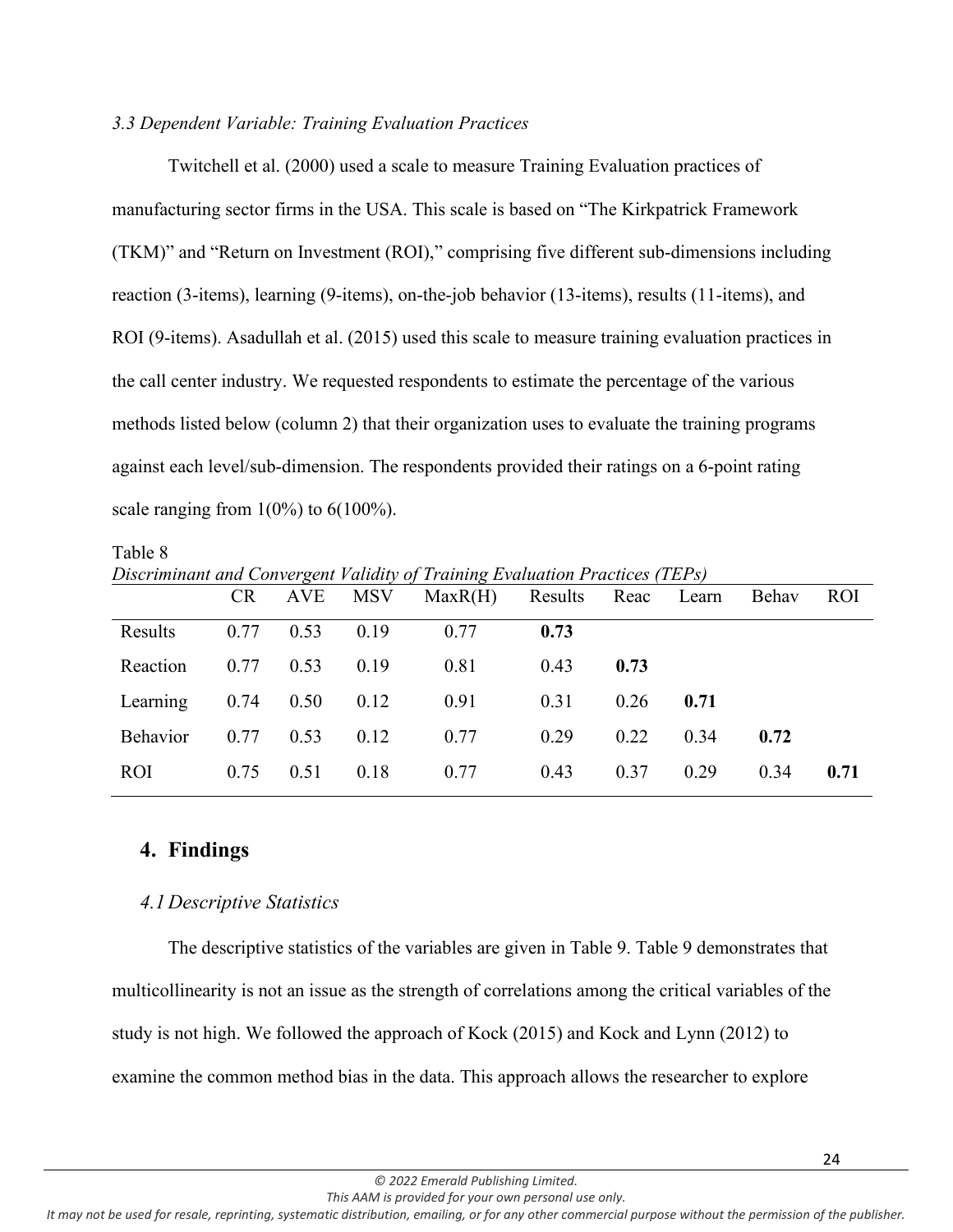VIF values (VIF  $\leq$  3.3) to find the existence of common method bias in the dataset. We regressed standardized residuals of the criterion variable on all the variables. Since VIF values (1.15, 1.79, and 1.77) were far below the given range (3.3), we concluded that common method bias was not a severe issue in our data.

| Variables                                                    | Mean  | Standard<br>Deviation |         | 2        | 3       | $\overline{\mathbf{4}}$ | 5        | 6        |
|--------------------------------------------------------------|-------|-----------------------|---------|----------|---------|-------------------------|----------|----------|
| 1. Gender                                                    |       |                       |         |          |         |                         |          |          |
| $2. \text{Age}$                                              | 36    | 4.63                  | $-.229$ |          |         |                         |          |          |
| 3. Experience                                                | 8.79  | 2.33                  | $-.254$ | $.723**$ |         |                         |          |          |
| 4. Education                                                 | 15.83 | 1.46                  | .132    | $-.058$  | .112    |                         |          |          |
| 5. Design Thinking                                           | 3.09  | 0.33                  | .108    | .065     | .107    | $-.044$                 |          |          |
| 6. Predictive Workforce                                      | 4.93  | 0.8                   | $-.027$ | .010     | $-.033$ | $-.019$                 | $.338**$ |          |
| Analytics                                                    |       |                       |         |          |         |                         |          |          |
| 7. Training Evaluation                                       | 4.35  | 0.54                  | $-.114$ | $-.048$  | $-.216$ | $-.051$                 | $.318**$ | $.651**$ |
| Practices                                                    |       |                       |         |          |         |                         |          |          |
| **. Correlation is significant at the 0.01 level (2-tailed). |       |                       |         |          |         |                         |          |          |

# Table 9

## **4.2 Hypothesis Testing**

Since our study participants were nested within 27 different MNS subsidiaries, we decided to test our hypotheses using multilevel mediation analysis. We tested hypotheses using an SPSS computational named MLMED [\(https://njrockwood.com/mlmed\)](https://njrockwood.com/mlmed). Rockwood developed this process macro to simplify the multilevel analyses for mediation and moderated-mediation models. Mainly, we tested a 1-1-1 multilevel mediation model because our theoretical framework incorporated level 1 variables only. The results are presented in Table 8. The statistical results demonstrated an insignificant direct relationship between DT and TEPs at both within (level-1: β = 0.190; *p* = 0.102) and between subjects (level-2: β = 0.074; *p*= 0.757). Hence, hypothesis H1 was not supported. The statistical results demonstrated a significant

*This AAM is provided for your own personal use only. It may not be used for resale, reprinting, systematic distribution, emailing, or for any other commercial purpose without the permission of the publisher.*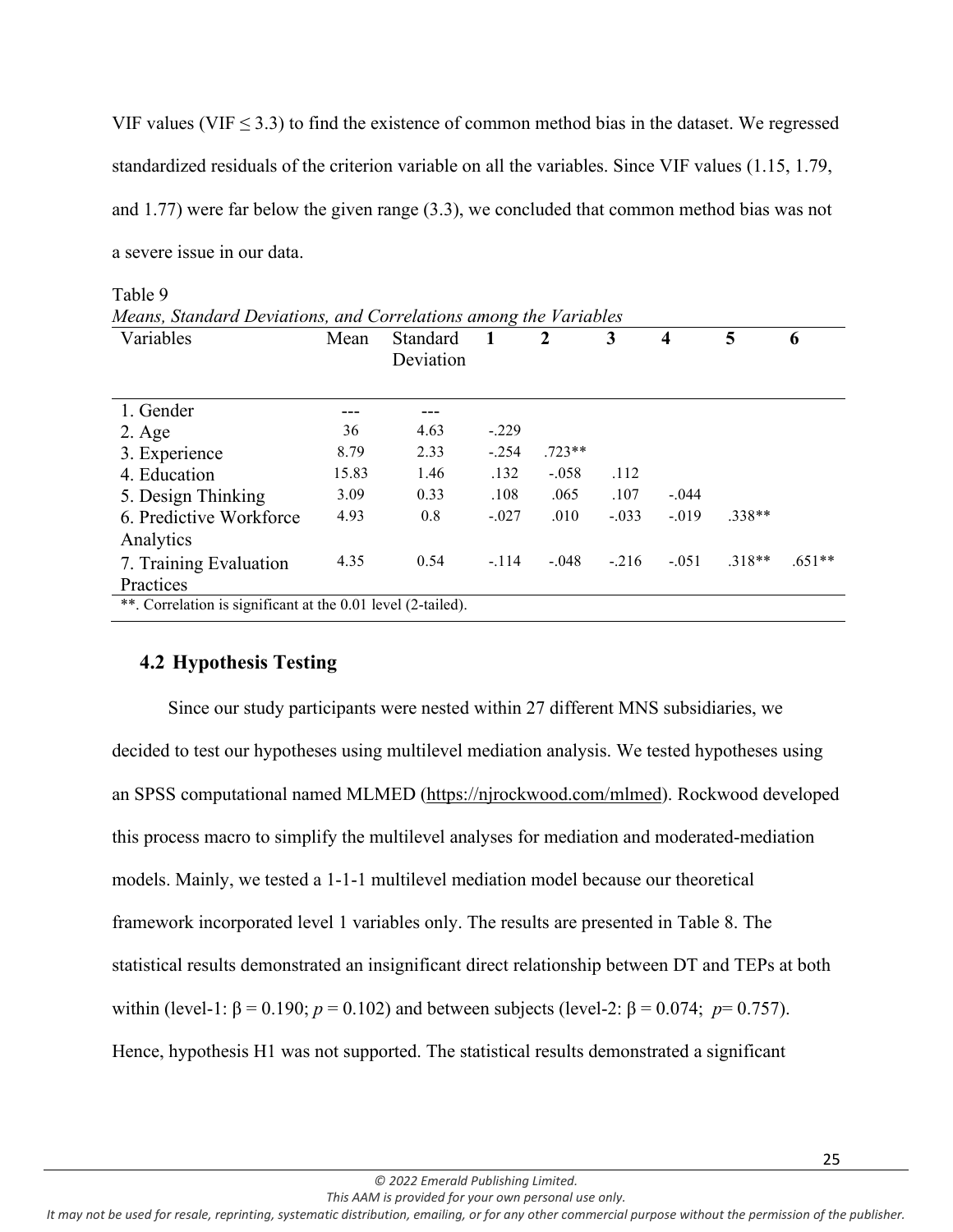#### Table 10

Hypothesized Relationships Within-Subject Effects (Level-1) Beta-Coefficients (Standard Error) T-Values Between Subject Effects (Level-2) Beta-Coefficients (Standard  $0.07(0.24)0.31$ Results Direct Effect(H1): Design Thinking $\rightarrow$ Training Evaluation Practices 0.191(0.12)1.657 0.07(0.24)0.31 Not Supported H2: Design Thinking > Predictive Workforce Analytics (Path a) 0.70(0.19)3.69\*\*\* 1.55(0.54)2.88\*\*\* Supported H3: Predictive Workforce Analytics  $\rightarrow$  Training Evaluation Practices (Path b) 0.32(0.05)5.99\*\*\* 0.58(0.07)7.86\*\*\* Supported Indirect Effect (H4): Design Thinking $\rightarrow$ Predictive Workforce Analytics  $\rightarrow$  Training Evaluation Practices 0.22(0.07)3.11<sup>\*\*</sup> 0.91(0.347)2.68<sup>\*\*</sup> Supported

*Indirect Effect of DT on TEPs through PWAs (1-1-1 Multilevel Mediation Model)*

\*\*\*. Relationship is significant at the 0.001 level (2-tailed).\*\*. Relationship is significant at the 0.01 level (2-tailed). \*. Relationship is significant at the 0.01 level (2-tailed).

*This AAM is provided for your own personal use only.*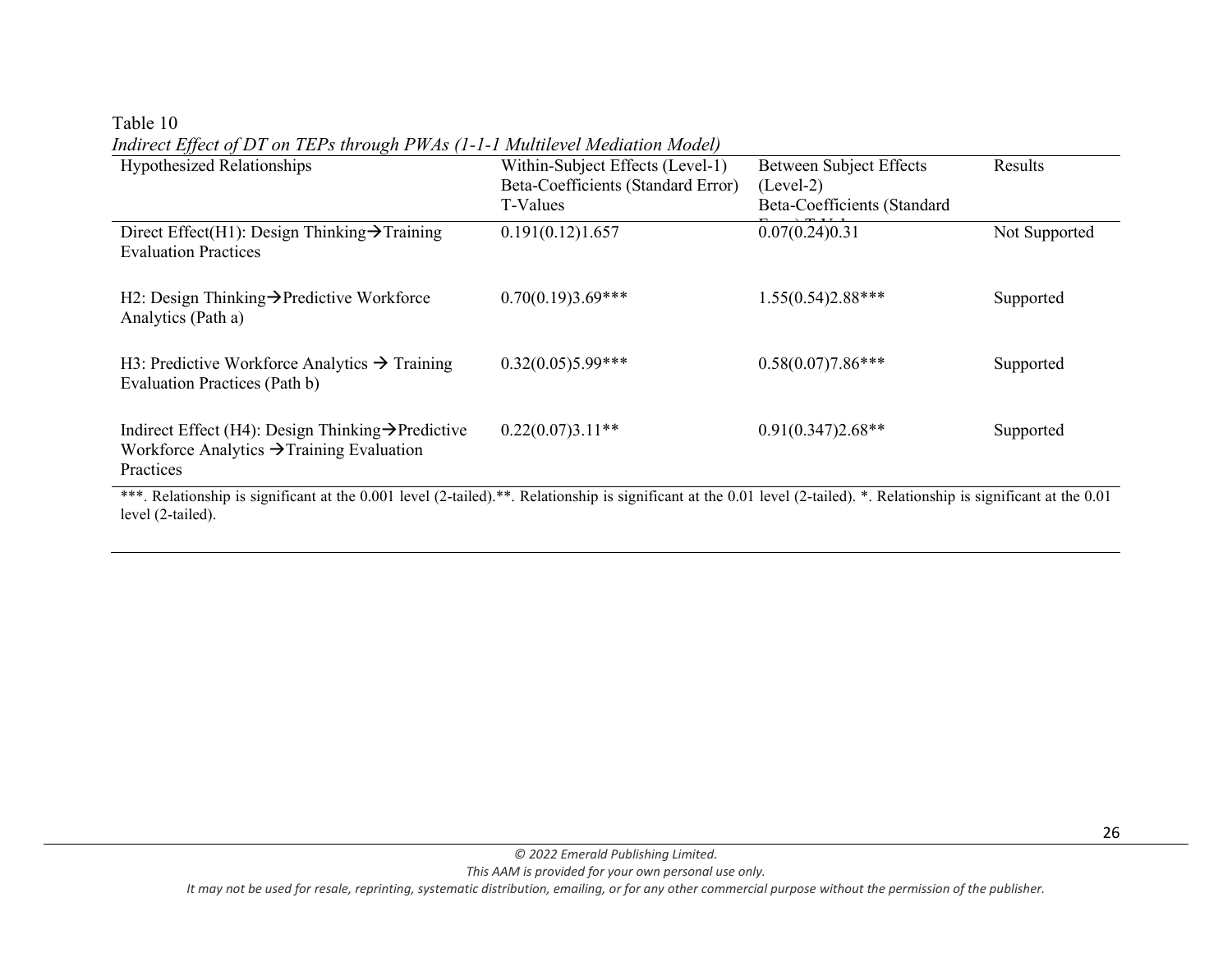relationship between DT and PWAs within (level-1:  $\beta = 0.70$ ;  $p = 0.004$ ) and between subjects (level-2:  $\beta$  = 1.552;  $p$  = 0.000). Hence, hypothesis H2 was supported. Further, the statistical results demonstrated a significant relationship between predictive workforce analytics and TEPs at both within (level-1: β = 0.317;  $p = 0.004$ ) and between subjects (level-2: β = 0.583;  $p =$ 0.000). Hence, hypothesis H3 was also supported. Finally, the statistical results demonstrated a significant indirect effect of DT on TEPs through PWAs at both within (level-1:  $\beta = 0.222$ ;  $p =$ 0.002) and between subjects (level-2:  $\beta$  = 0.905;  $p$  = 0.007). Hence, hypothesis H4 was also supported.

## **5. Discussion and Theoretical Implications**

There is a lack of empirical studies on how DT may contribute to TEPs via PWAs in the TEPs literature. Our study contributes to the body of knowledge on TEPs by presenting several theoretical implications. By conceptualizing HR professionals' DT mindset as a critical human capital attribute, this study investigated its impact on the firms' use of PWAs and TEPs. Although DT does not directly influence TEPs, the findings demonstrated that it indirectly affects TEPs through firms' PWAs. This study also revealed a positive relationship between DT and PWAs. Finally, the results also showed a significant relationship between the firm's PWAs and TEPs. Based on these findings, this study contributes to the extant literature on DT and HRM practices (TEP and PWAs) and offers several implications.

First, we hypothesized and tested the positive relationship between DT and its use of PWAs. The existing literature on HR management practices largely overlooked the need to examine the role of HR professionals' DT in different firm-level HRM practices. We build on the firm's RBV to understand how HR professionals' DT mindset leads firms to use PWAs. Our finding adds to the extant literature on RBV by demonstrating that HR can be a source of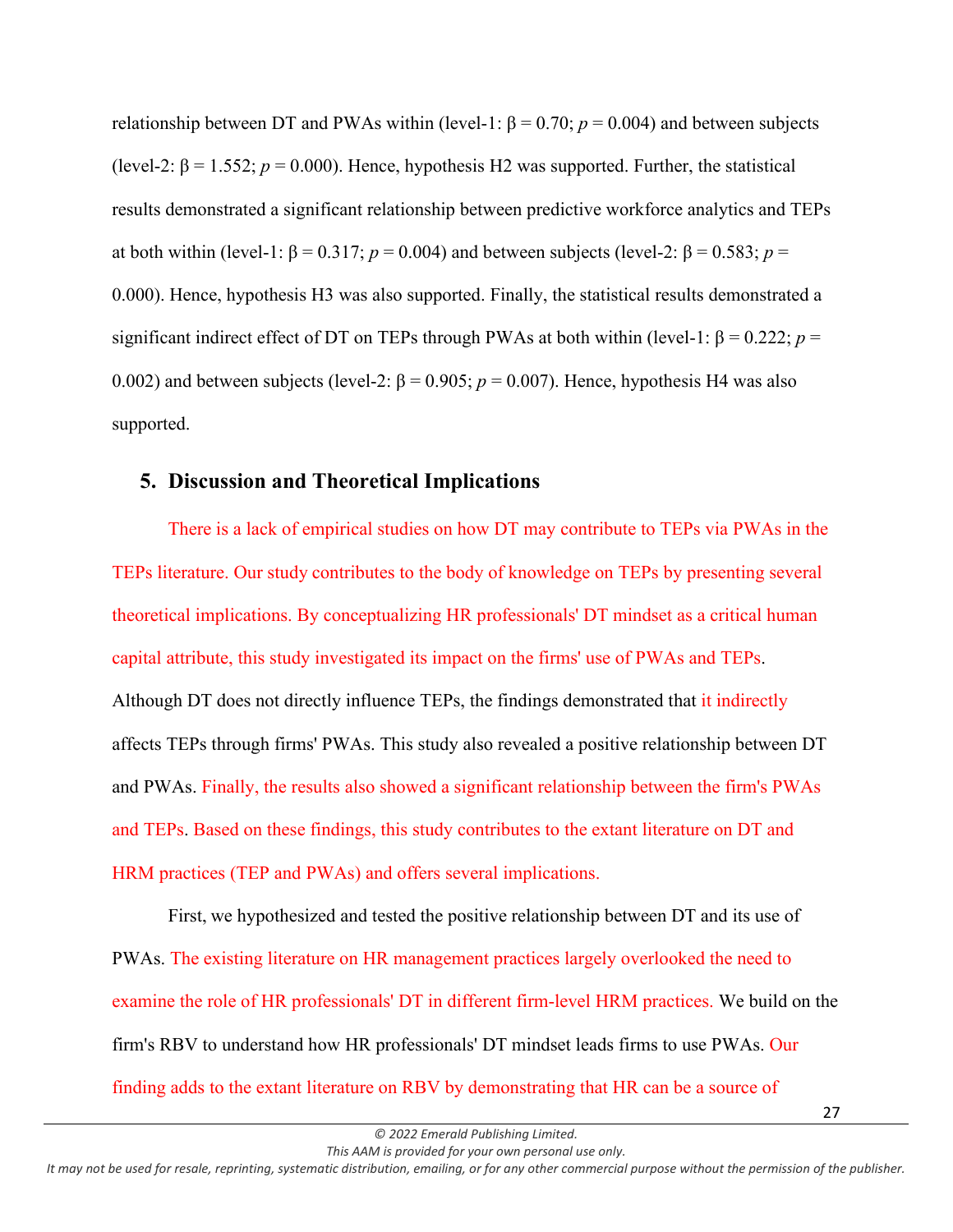competitive advantage. One reason could be that humans can employ their cognitive processes to help the firms' design unique and inimitable HR management processes (Barney, Wright, & Ketchen 2001; Wright et al., 2001; Batt, 2002).

Second, this study found that the firm's use of PWAs positively relates to the firm's use of a more sophisticated set of TEP. This finding also complies with the firms' RBV. We explicate that firms may acquire a competitive advantage with the help of human processes, which serve as a resource for the firms to improve their capabilities (Wright, Dunford, & Snell, 2001; Sarivastava & Mohsin, 2020). Based on the findings, this study helps us understand how the firms may use PWAs to design a more sophisticated TEP set. Moreover, it highlights the firms' need for complementarity between different sets of HR practices. Past literature on HRM practices ignored the practice-to-practice relationships. Therefore, this finding adds to HRM literature that focused on the complementarity between HR practices (e.g., Shipton et al., 2006; Beugelsdijk, 2008; Foss et al., 2015) for organizational value addition.

Finally, this study found that DT significantly and indirectly relates to TEP through the mediating role of a firms' PWAs. This finding explains how HR professionals' DT mindset may help the firms improve the use of a more sophisticated set of TEP through their implementation of PWAs. This finding follows the notion of RBV and has direct implications for the literature on the intersection of DT, PWAs, and TEP (Barney, Wright, & Ketchen 2001; Wright et al., 2001). Hence, hiring HR professionals with a DT mindset may help the firms use innovative HR practices (i.e., PWAs) that may further enhance the firms' use of a more sophisticated set of TEP. Our findings add to the HRM literature that stresses the need for complementarity between HR practices. We explain that the cognitive capability of HR can enable the firm to acquire an appropriate level of complementary between different sets of HR practices.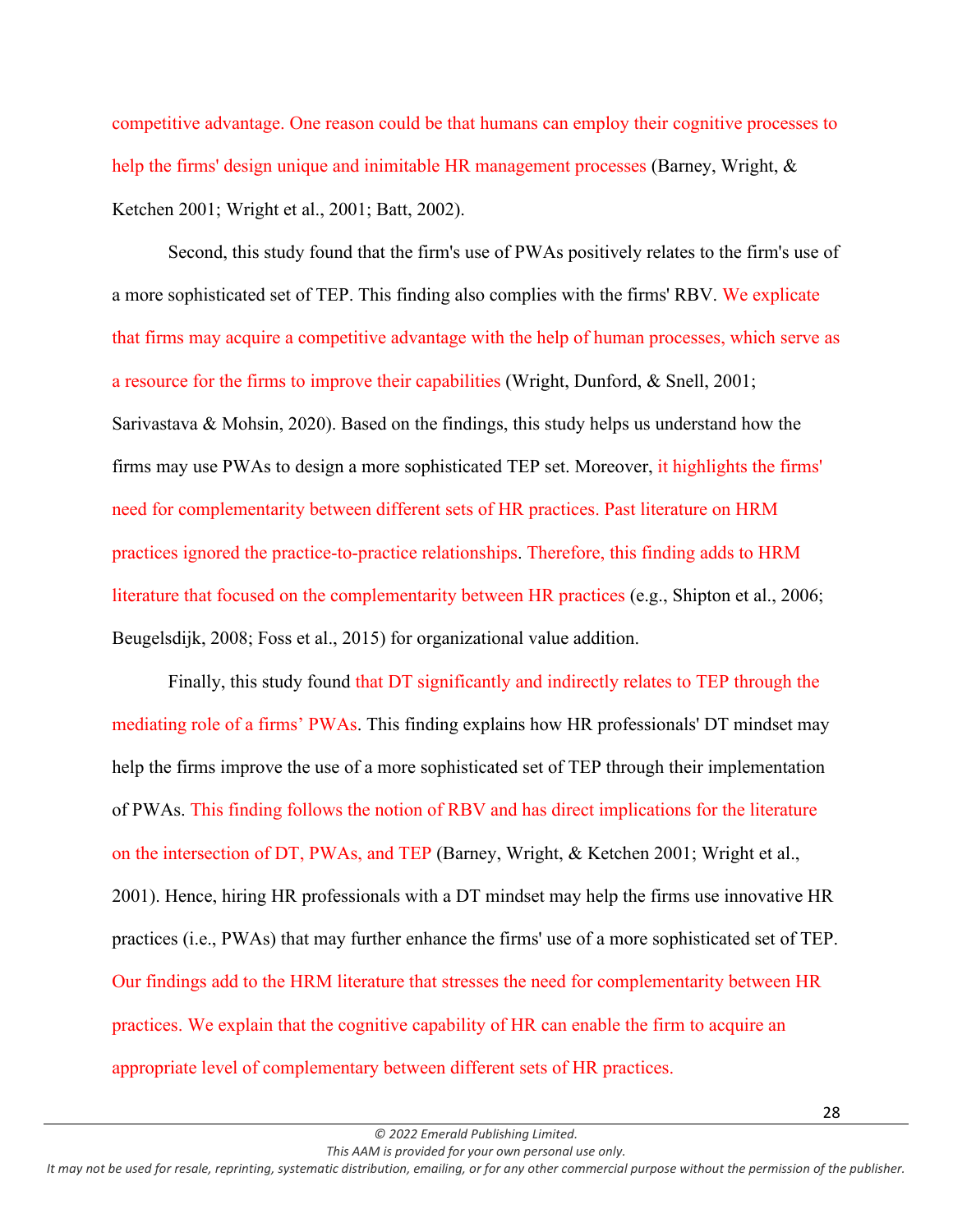## **6. Human Resource Development Implications**

This study also offers implications for human resource development (HRD) practitioners. Gravan et al. (2019) criticized that many learning and development functions cannot effectively utilize data for predictive decision-making related to organizational learning and development activities. Hence, they suggested that HRD professionals for a specific change in their mindset to develop their predictive analytics skills. Our findings identified DT as a mindset that HRD professionals may need for developing PWAs skills related to organizational learning and development. This study also considers the DT mindset an essential cognitive resource for developing workforce management practices. As a unique cognitive resource of HR professionals, DT can facilitate firms to modernize their existing workforce management practices. Training HR professionals on DT may benefit firms to use modern workforce management tools (such as workforce analytics and artificial intelligence) effectively. Thus, they may design a more sophisticated set of TEPs and forecast the most beneficial training investment initiatives.

The managers may also use screening mechanisms to identify the HR professionals with an appropriate level of DT. For this purpose, managers can use the DT measure introduced in the current study (Table 2) to identify and develop HR professionals' level of DT mindset. This approach may support organizational development as DT may enable HR professionals to adapt workforce analytics and evaluation practices for predictive decisions related to organizational learning and development activities. The significant indirect relationship between DT and TEP through PWAs demonstrates that DT may foster more sophisticated training evaluation practices conditional to their essential role in PWAs. This finding implies that the interventions designed to enhance managerial DT may be tied to the development PWAs skills of HR Professionals for

*© 2022 Emerald Publishing Limited. This AAM is provided for your own personal use only.*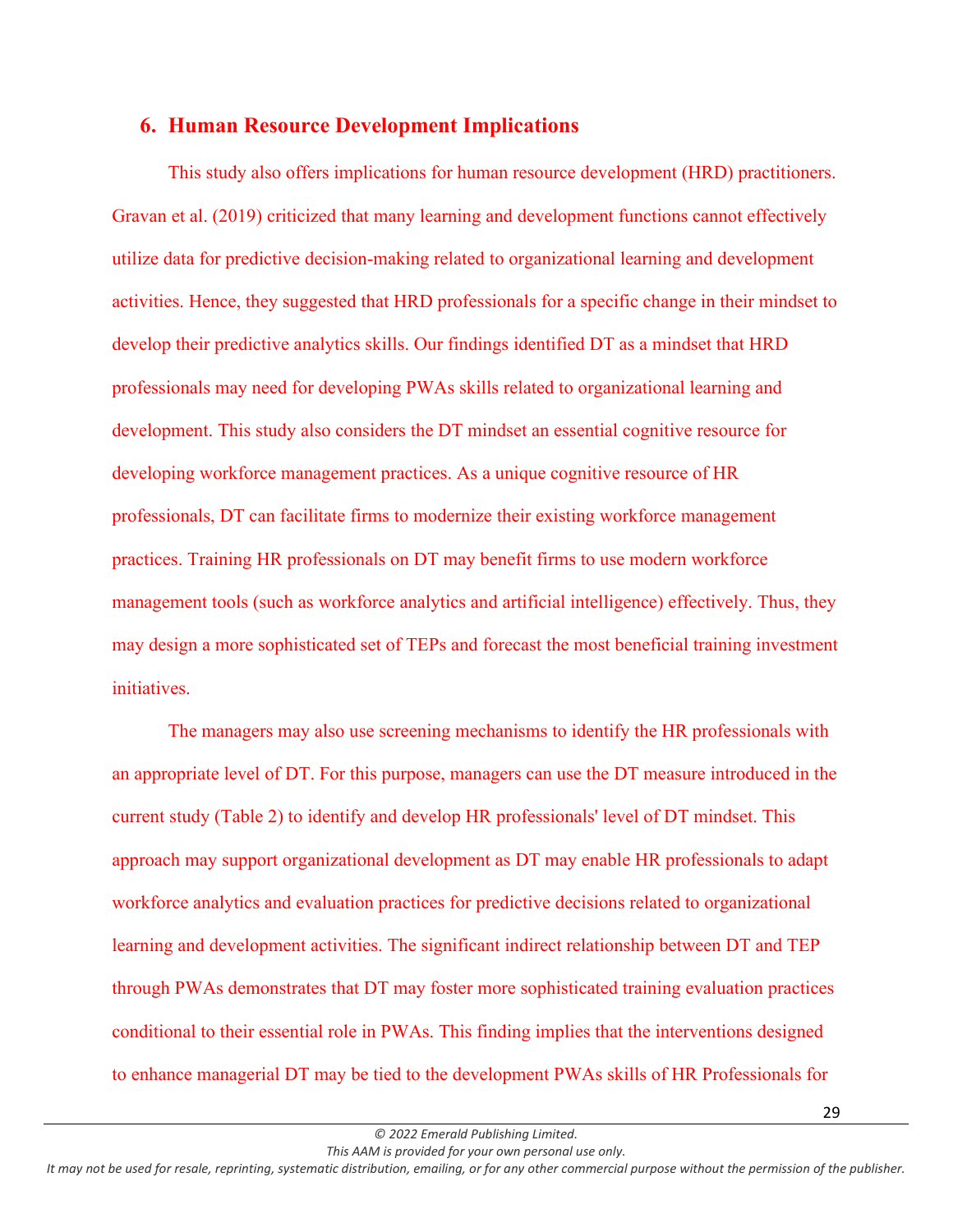developing a more sophisticated set of TEPs to predict effective training and development programs.

## **7. Limitations and future research**

This study bears various limitations that offer the opportunity for future research in the same line of inquiry. First, this study is based on the data collected from HR professionals of subsidiaries of Multinational Firms operating in Pakistan. The key reason to collect data from such subsidiary firms was that these firms might be using predictive analytics. They may also consider other local and public firms using predictive analytics. Second, future studies may emphasize measuring the DT of Top Management Team members of such firms. Third, the hypothetical model tested in the current study was limited to TEP. Future research may extend this area of inquiry by considering a variety of other HRM practices. Fourth, future research may expand the mediation model tested in the current study to various employee-level outcomes (e.g., transfer of knowledge) and firm-specific outcomes (e.g., knowledge management and organizational forgetting, productivity, and financial performance). Finally, the researchers may use qualitative research to explore how DT leads HR professionals to think about workforce analytics and other HRM practices to determine different organizational outcomes.

### **8. Conclusion**

Training evaluation is one of the most ignored areas of investigation despite significant firm-level investment in workforce training. Unfortunately, existing research has largely ignored the mechanisms which explain why some firms may use a more sophisticated set of TEPs. This study used RBV to explain how HR professionals' DT helps MNCs using PWAs to implement a more sophisticated set of TEPs. This empirical investigation found that HR professionals' DT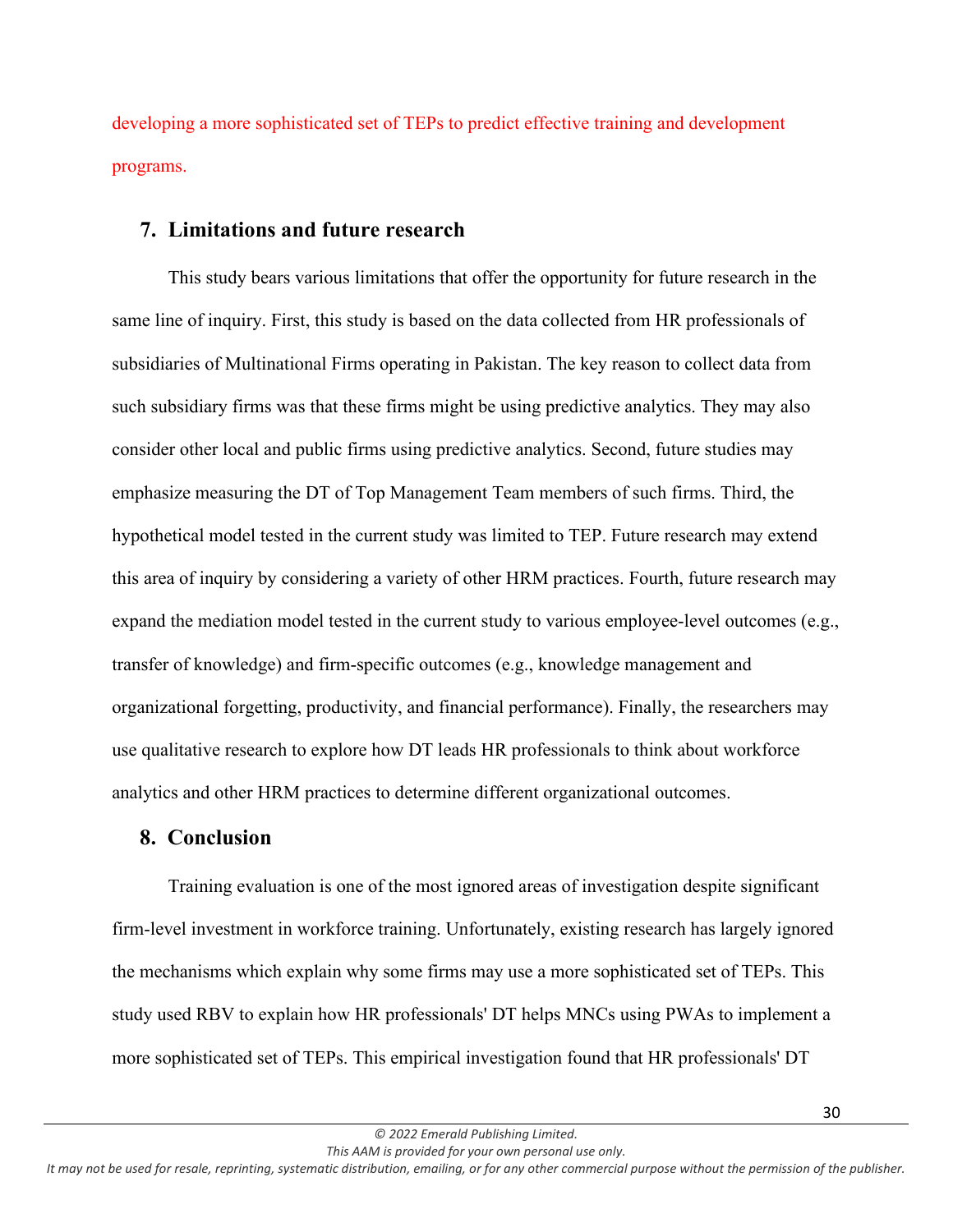mindset does not directly predict firms' use of sophisticated TEPs. However, DT significantly contributes to the firms' TEPs through the exploitation of PWAs. Since TEPs are a sub-set of HR Practices, it's sense-making that without improving workforce decision-making capacity based on PWAs, DT may not directly improve firms' TEPs.

#### **9. References**

- Amit, R., & Schoemaker, P. J. (1993). Strategic assets and organizational rent. *Strategic management journal*, *14*(1), 33-46.
- Angrave, D., Charlwood, A., Kirkpatrick, I., Lawrence, M., & Stuart, M. (2016). HR and analytics: why HR is set to fail the big data challenge. *Human Resource Management Journal*, *26*(1), 1-11.
- Armenakis, A. A., Bernerth, J. B., Pitts, J. P., & Walker, H. J. (2007). Organizational change recipients' beliefs scale: Development of an assessment instrument. *The Journal of applied behavioral science*, *43*(4), 481-505.
- Asadullah, M. A., & Ullah, A. Z. (2018). Social-economic contribution of vocational education and training: an evidence from OECD countries. Industrial and Commercial Training, 50 (4), 172-184.
- Asadullah, M. A., Peretti, J. M., Ali, A. G., & Bourgain, M. (2015). Firm size, ownership, training duration and training evaluation practices. *Development*, *39*(5), 429-455.
- Bassi, L. (2011). Raging debates in HR analytics. *People and Strategy*, *34*(2), 14.
- Barney, J. (1991). Firm resources and sustained competitive advantage. *Journal of management*, *17*(1), 99- 120.
- Barney, J. B. (2001). Resource-based theories of competitive advantage: A ten-year retrospective on the resource-based view. *Journal of management*, *27*(6), 643-650.
- Barney, J., Wright, M., & Ketchen Jr, D. J. (2001). The resource-based view of the firm: Ten years after 1991. *Journal of management*, *27*(6), 625-641.
- Bartlett, M. S. (1954). Significance test for Sphericity of a normal n-variate distribution. *Journal of the Royal Statistical Society*, *16*, 296-298.

Batt, R. (2002), "Managing customer services: human resource practices, quit rates, and sales growth", *Academy of Management Journal*, Vol. 45 No. 3, pp. 587-597.

- Ben-Gal, H. C. (2019). An ROI-based review of HR analytics: practical implementation tools. *Personnel Review*, *48*(6), 1429-1448.
- Beugelsdijk, S. (2008). Strategic human resource practices and product innovation. *Organization Studies*, *29*(6), 821-847.

*This AAM is provided for your own personal use only.*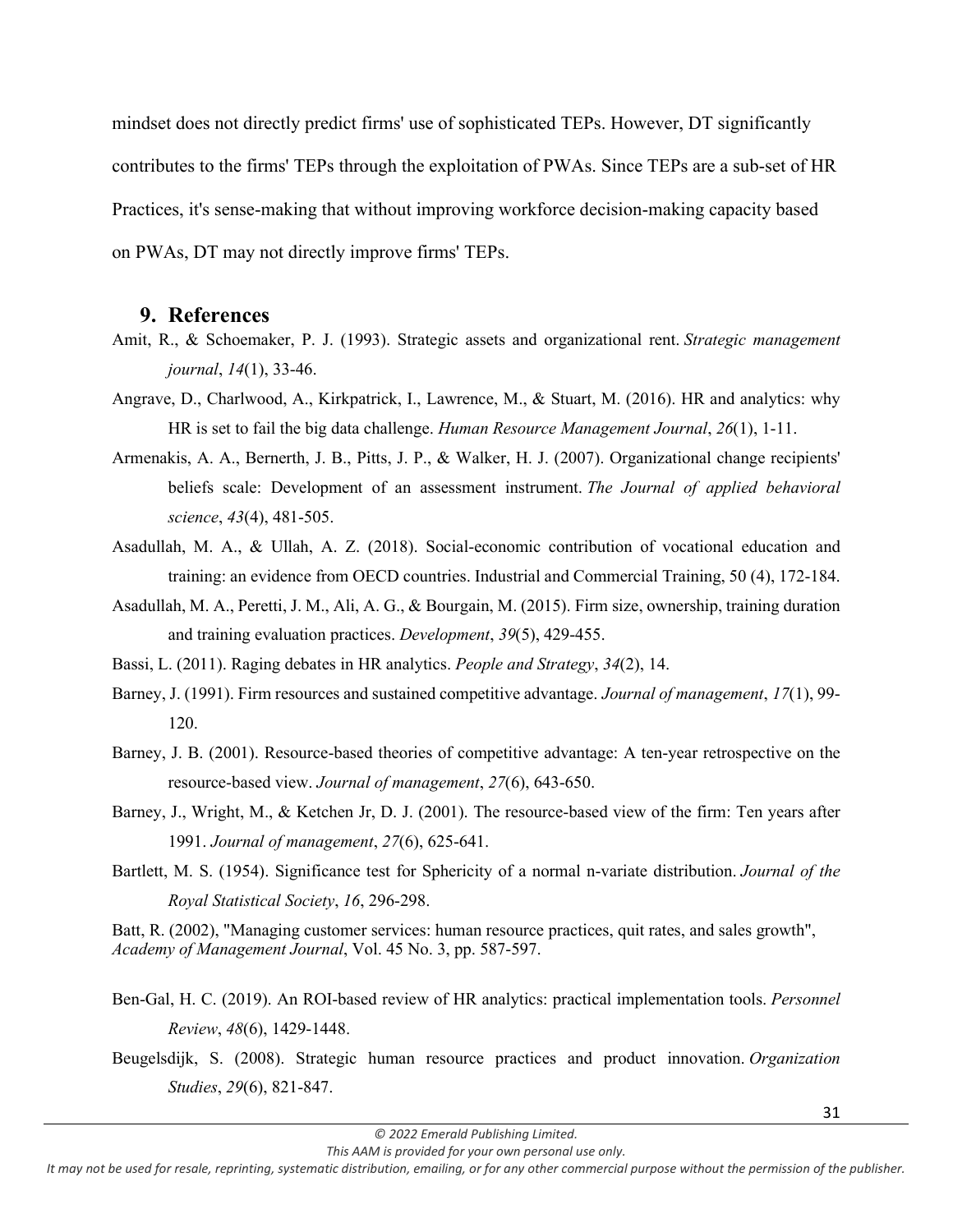Black, S., Gardner, D. G., Pierce, J. L., & Steers, R. (2019). Design thinking. *Organizational Behavior*.

- Boland, R., & Collopy, F. (Eds.). (2004). *Managing as designing* (pp. 3-18). Stanford, CA: Stanford business books.
- Boselie, J. P. P. E. F., Brewster, C., & Paauwe, J. (2009). In search of balance–managing the dualities of HRM: an overview of the issues. *Personnel Review*, *38*(5), 461.
- Brown, J. (2002). Training needs assessment: A must for developing an effective training program. *Public personnel management*, 31(4), 569-578.
- Brown, T., & Katz, B. (2019). *Change by design: how design thinking transforms organizations and inspires innovation* (Vol. 20091). HarperBusiness.
- Castanias, R. P., & Helfat, C. E. (2001). The managerial rents model: Theory and empirical analysis. *Journal of Management*, *27*(6), 661-678.
- Chadwick, C., Super, J. F., & Kwon, K. (2015). Resource orchestration in practice: CEO emphasis on SHRM, commitment‐based HR systems, and firm performance. *Strategic Management Journal*, *36*(3), 360-376.
- Chang, Y., Kim, J., & Joo, J. (2013). An exploratory study on the evolution of design thinking: Comparison of Apple and Samsung. *Design Management Journal*, *8*(1), 22-34.
- Chornous, G. O., & Gura, V. L. (2020). Integration of information systems for predictive workforce analytics: Models, synergy, security of entrepreneurship. *European Journal of Sustainable Development, 9*(1), 83-83.
- Churchill Jr, G. A. (1979). A paradigm for developing better measures of marketing constructs. *Journal of marketing research*, *16*(1), 64-73.
- Claus, L. (2019). HR disruption—Time already to reinvent talent management. *BRQ Business Research Quarterly*, *22*(3), 207-215.
- Cooper, D. R., & Schindler, P. S. (2006). *Marketing research*. New York: McGraw-Hill/Irwin.
- Costello, A. B., & Osborne, J. (2005). Best practices in exploratory factor analysis: Four recommendations for getting the most from your analysis. Practical assessment, research, and evaluation, 10(1), 7.
- Cross, N. (2011). *Design thinking: Understanding how designers think and work*. Berg.
- DeVillis, R. (2003). Scale development: Theory and applications. Thousand Oaks, CA: SAGE
- Dorst, K. (2011). The core of 'design thinking' and its application. *Design studies*, *32*(6), 521-532.
- Diana Yan, W., & Katok, E. (2006). Learning, communication, and the bullwhip effect. *Journal of Operations Management*, 24(6), 839-850.
- D'Netto, B., Bakas, F., & Bordia, P. (2008). Predictors of management development effectiveness: an Australian perspective. *International Journal of Training and Development*, *12*(1), 2-23.
- Dosi, C., Rosati, F., & Vignoli, M. (2018). Measuring design thinking mindset. In *DS 92: Proceedings of the DESIGN 2018 15th International Design Conference* (pp. 1991-2002).

*This AAM is provided for your own personal use only.*

*It may not be used for resale, reprinting, systematic distribution, emailing, or for any other commercial purpose without the permission of the publisher.*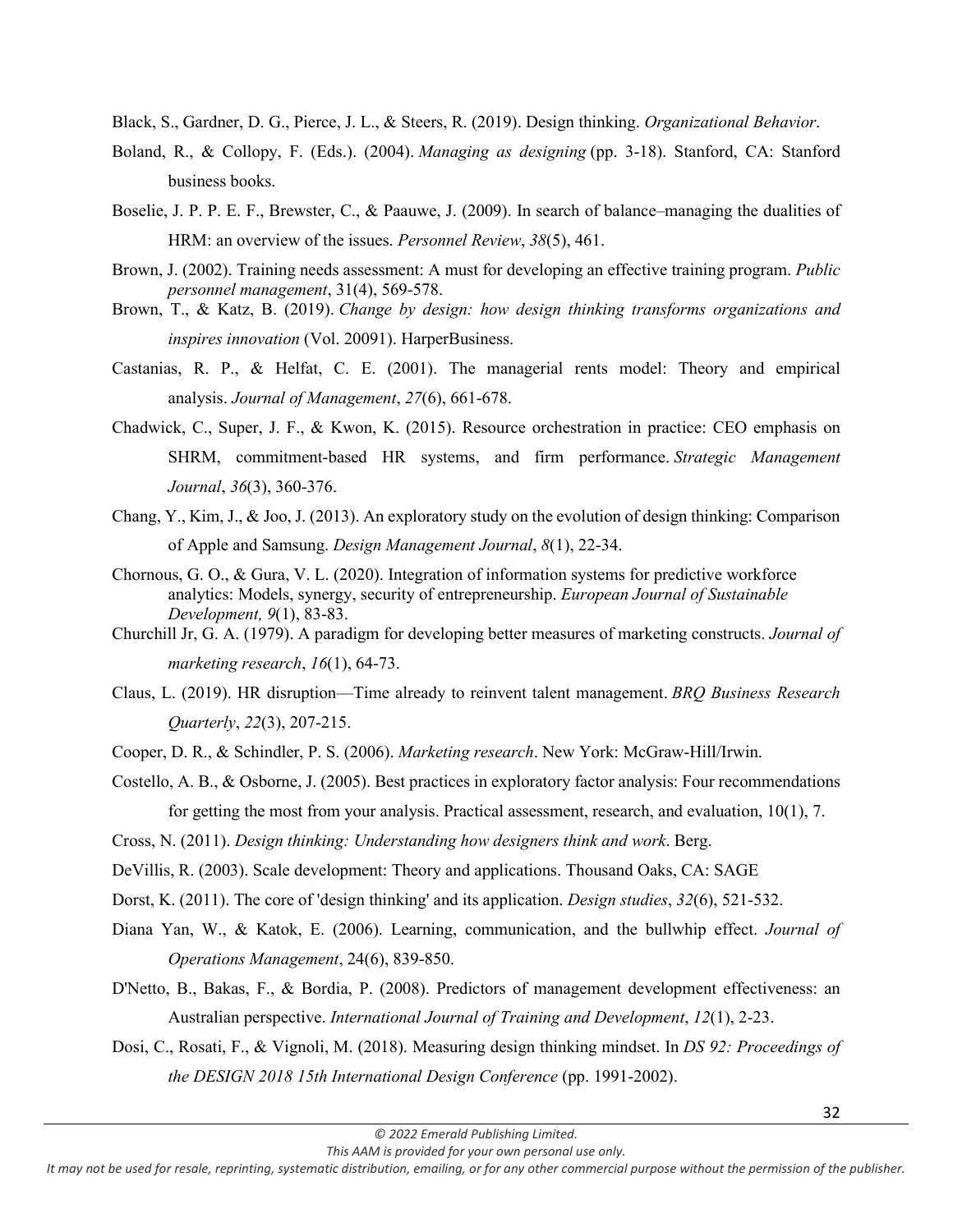- Douthitt, S., & Mondore, S. (2014). Creating a business-focused HR function with analytics and integrated talent management. *People and Strategy*, *36*(4), 16.
- Dubey, R., Gunasekaran, A., Childe, S. J., Papadopoulos, T., Luo, Z., Wamba, S. F., & Roubaud, D. (2019). Can big data and predictive analytics improve social and environmental sustainability?. Technological Forecasting and Social Change, 144, 534-545.
- Fink, A. A. (2010). New trends in human capital research and analytics. *People and Strategy*, *33*(2), 14.
- Flesher, J. (2007). Rapid training system self‐assessment. *Performance Improvement*, *46*(2), 35-41.
- Foss, N. J., Pedersen, T., Reinholt Fosgaard, M., & Stea, D. (2015). Why complementary HRM practices impact performance: The case of rewards, job design, and work climate in a knowledge-sharing context. *Human Resource Management*, *54*(6), 955-976.
- Fulmer, I. S., & Ployhart, R. E. (2014). "Our Most Important Asset" a multidisciplinary/multilevel review of human capital valuation for research and practice. *Journal of Management*, *40*(1), 161-192.
- Gartner. (2012).Workforce Analytics, retrieved October 14, 2012 from http://www.gartner.com/itglossary/workforce-analytics/
- Goldstein, H. (1989). Restricted unbiased iterative generalized least-squares estimation. *Biometrika*, *76*(3), 622-623.
- Garavan, T. N., Heneghan, S., O'Brien, F., Gubbins, C., Lai, Y., Carbery, R., ... & Grant, K. (2019). L&D professionals in organisations: much ambition, unfilled promise. European Journal of Training and Development, 44(1), 1-86.
- Größler, A., & Grübner, A. (2006). An empirical model of the relationships between manufacturing capabilities. *International Journal of Operations & Production Management*, *26*(5), 458.
- Grohmann, A., & Kauffeld, S. (2013). Evaluating training programs: development and correlates of the Q uestionnaire for P rofessional T raining E valuation. *International Journal of Training and Development*, *17*(2), 135-155.
- Guerci, M., Bartezzaghi, E., & Solari, L. (2010). Training evaluation in Italian corporate universities: a stakeholder‐based analysis. *International Journal of Training and Development*, *14*(4), 291-308.
- Guerci, M., & Vinante, M. (2011). Training evaluation: an analysis of the stakeholders' evaluation needs. *European Journal of Training and Development*, *35*(4), 385.
- Handa, D. (2014). Human resource (Hr) analytics: emerging trend In Hrm (Hrm). *CLEAR International Journal of Research in Commerce & Management*, *5*(6).
- Harris, J. G., Craig, E., & Light, D. A. (2011). Talent and analytics: new approaches, higher ROI. *Journal of Business Strategy*, *32*(6), 4-13.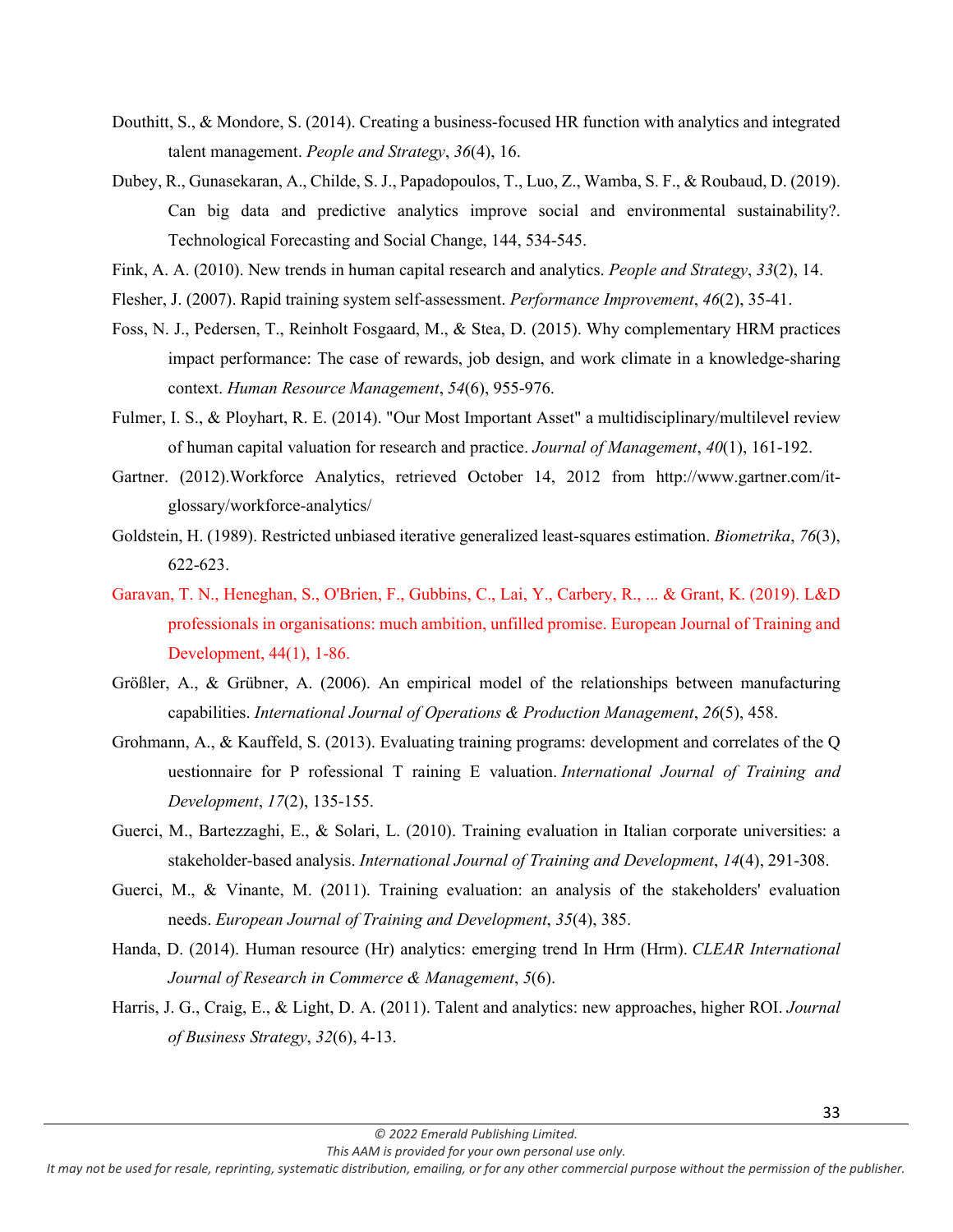- Hinkin, T. R. (1998). A brief tutorial on the development of measures for use in survey questionnaires. *Organizational research methods*, *1*(1), 104-121.
- Hobday, M., Boddington, A., & Grantham, A. (2012). An innovation perspective on design: Part 2. *Design issues*, *28*(1), 18-29.
- Ho, A. D., Arendt, S. W., Zheng, T., & Hanisch, K. A. (2016). Exploration of hotel managers' training evaluation practices and perceptions utilizing Kirkpatrick's and Phillips's models. *Journal of Human Resources in Hospitality & Tourism*, *15*(2), 184-208.
- Hota, J., & Ghosh, D. (2013). Workforce analytics approach: An emerging trend of workforce management. *AIMS International Journal*, *7*(3), 167-179.
- Hung, T.-K. (2010). An empirical study of the training evaluation decision-making model to measure training outcome. *Social Behavior and Personality: an international journal, 38*(1), 87-101
- Huselid, M. A. (2018). The science and practice of workforce analytics: Introduction to the HRM special issue. *Human Resource Management*, *57*(3), 679-684.
- Kaiser, H. F., & Rice, J. (1974). Little jiffy, mark IV. *Educational and psychological measurement*, *34*(1), 111-117.
- Kapoor, B., & Sherif, J. (2012). Human resources in an enriched environment of business intelligence. *Kybernetes: The International Journal of Systems & Cybernetics*, *41*(10), 1625-1637.
- Kirkpatrick, D., & Kirkpatrick, J. (2006). *Evaluating training programs: The four levels*. Berrett-Koehler Publishers.
- Khan, A. K., Moss, S., Quratulain, S., & Hameed, I. (2018). When and how subordinate performance leads to abusive supervision: A social dominance perspective. *Journal of Management*, *44*(7), 2801- 2826.
- Kimberlin, C. L., & Winterstein, A. G. (2008). Validity and reliability of measurement instruments used in research. *American journal of health-system pharmacy*, *65*(23), 2276-2284.
- Kock, N. (2015). Common method bias in PLS-SEM: A full collinearity assessment approach. International Journal of e-Collaboration (ijec), 11(4), 1-10.
- Kock, N., & Lynn, G. (2012). Lateral collinearity and misleading results in variance-based SEM: An illustration and recommendations. *Journal of the Association for information Systems*, 13(7).
- Kogan, J. R., Whelan, A. J., Gruppen, L. D., Lingard, L. A., Teunissen, P. W., & Ten Cate, O. (2018). What regulatory requirements and existing structures must change if competency-based, time-variable training is introduced into the continuum of medical education in the United States? *Academic Medicine, 93*(3), S27-S31.

*It may not be used for resale, reprinting, systematic distribution, emailing, or for any other commercial purpose without the permission of the publisher.*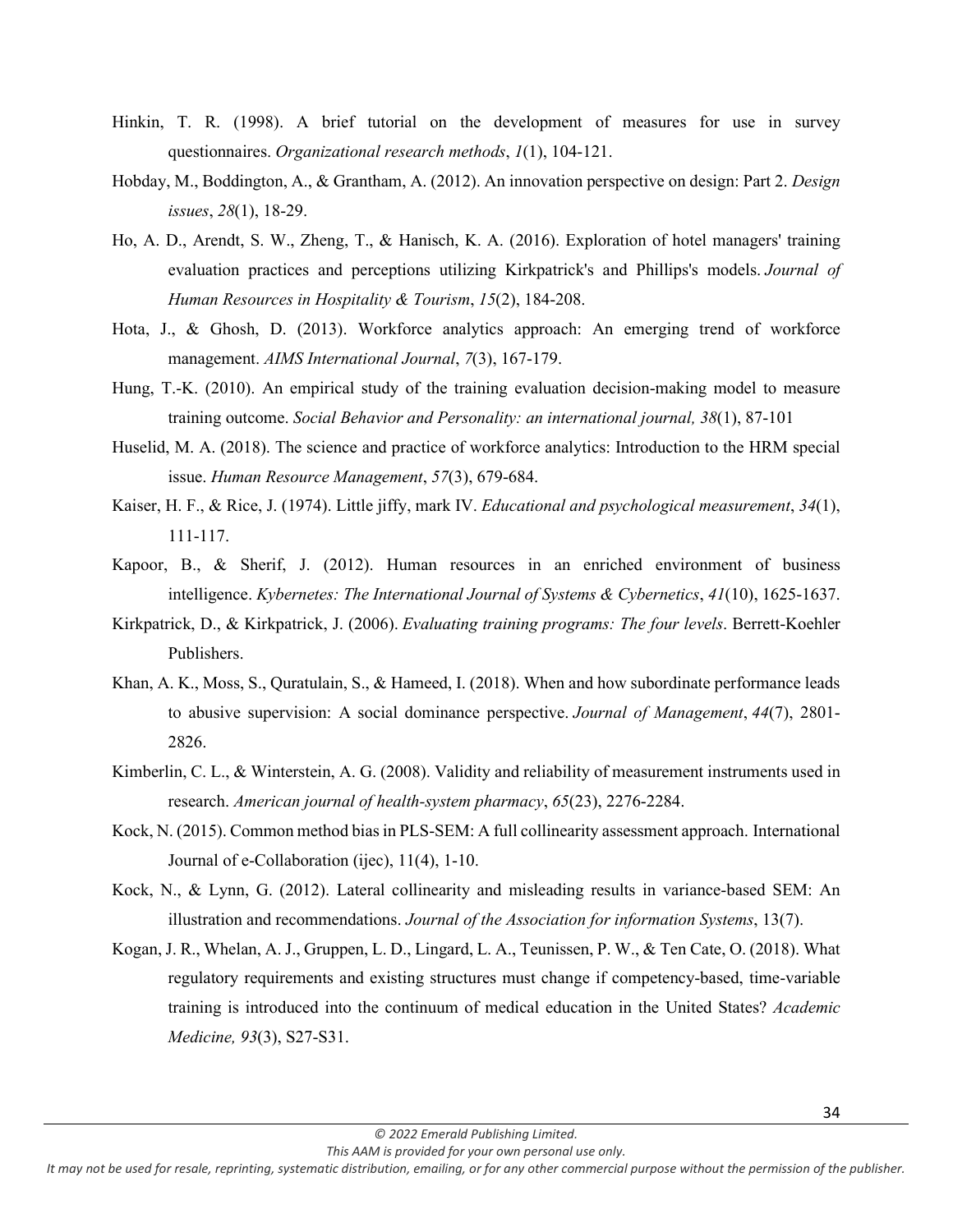- Koh, J. H. L., Chai, C. S., Benjamin, W., & Hong, H. Y. (2015). Technological pedagogical content knowledge (TPACK) and design thinking: A framework to support ICT lesson design for 21st century learning. *The Asia-Pacific Education Researcher*, *24*(3), 535-543.
- Lado, A. A., & Wilson, M. C. (1994). Human resource systems and sustained competitive advantage: A competency-based perspective. *Academy of management review*, *19*(4), 699-727.
- Leavy, B. (2012). Collaborative innovation as the new imperative-design thinking, value co-creation and the power of" pull". *Strategy & Leadership*, *40*(2), 25.
- Levenson, A. (2011). Using targeted analytics to improve talent decisions. *People and Strategy*, *34*(2), 34.
- Liedtka, J. (2017). Evaluating the impact of design thinking in action*. Paper presented at the Academy of Management Proceedings*.
- Liedtka, J., & Ogilvie, T. (2011). *Designing for growth: A design thinking tool kit for managers*. Columbia University Press.
- Lindzon, J. (2016). Why executives don't trust their own data and analytics insights. *Fast Company*.
- Linton, G., & Klinton, M. (2019). University entrepreneurship education: a design thinking approach to learning. *Journal of Innovation and Entrepreneurship*, *8*(1), 1-11.
- Marler, J. H., & Boudreau, J. W. (2017). An evidence-based review of HR Analytics. *The International Journal of Human Resource Management*, *28*(1), 3-26.
- Martin, R., & Martin, R. L. (2009). *The design of business: Why design thinking is the next competitive advantage*. Harvard Business Press.
- Martinez Lucio, M., & Stuart, M. (2011). The state, public policy and the renewal of HRM. *The International Journal of Human Resource Management*, *22*(18), 3661-3671.
- MacKenzie, S. B., & Podsakoff, P. M. (2012). Common method bias in marketing: Causes, mechanisms, and procedural remedies. *Journal of retailing*, *88*(4), 542-555.
- Malisetty, S., Archana, R., & Kumari, K. V. (2017). Predictive Analytics in HR Management. *Indian Journal of Public Health Research & Development, 8*(3).
- Morris, S. S., Snell, S. A., & Wright, P. M. (2006). A resource-based view of international human resources: Toward a framework of integrative and creative capabilities. *Handbook of research in international human resource management*, 433-448.
- Neck, H. M., & Greene, P. G. (2011). Entrepreneurship education: known worlds and new frontiers. *Journal of small business management*, *49*(1), 55-70.
- Newkirk‐Moore, S., & Bracker, J. S. (1998). Strategic management training and commitment to planning: critical partners in stimulating firm performance. *International Journal of Training and Development*, *2*(2), 82-90.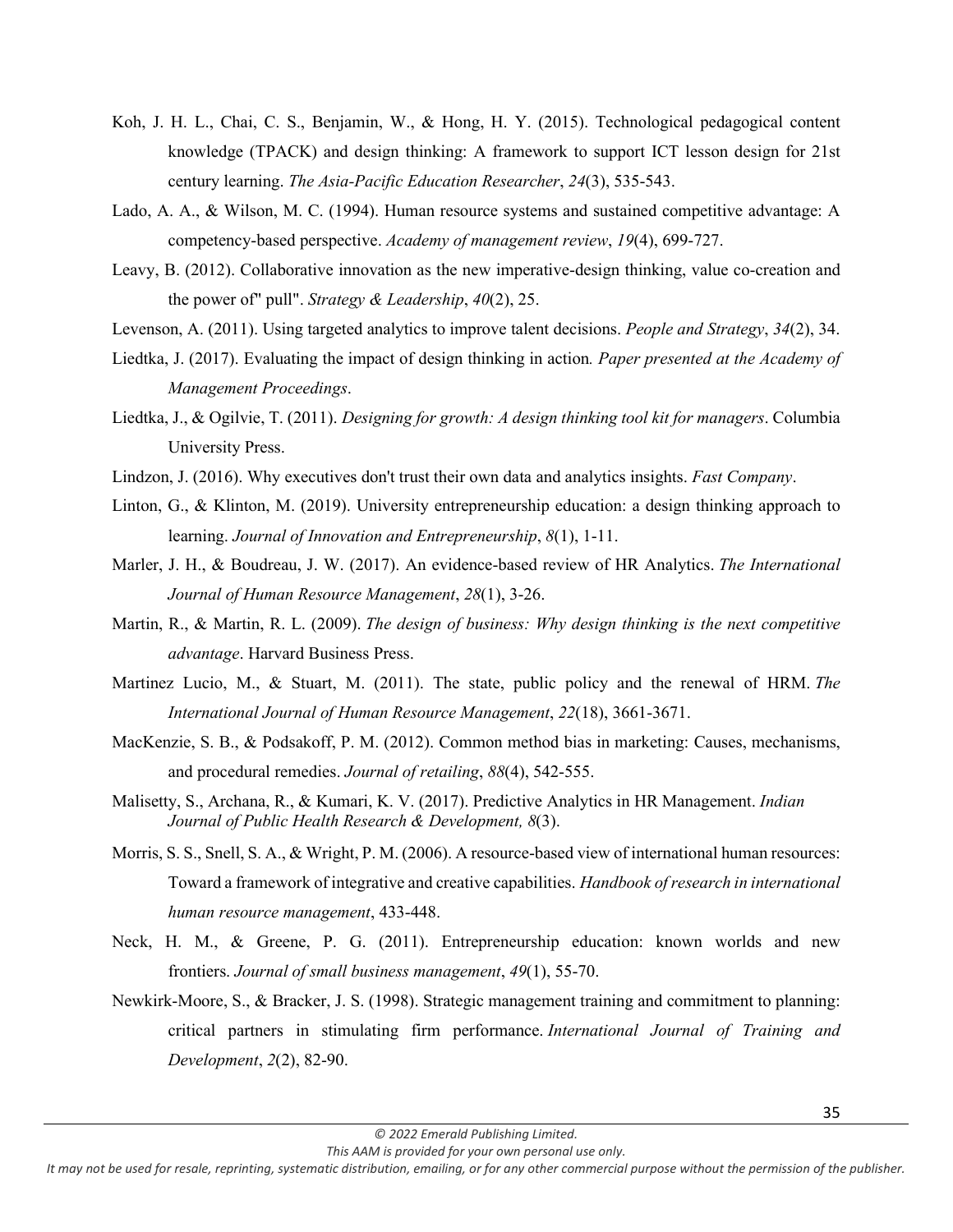- Nielsen, S. L., & Stovang, P. (2015). DesUni: university entrepreneurship education through design thinking. *Education & Training*, *57*(8/9), 977.
- Pallant, J. (2020). SPSS survival manual: A step by step guide to data analysis using IBM SPSS. Routledge.
- Patton, M. Q. (1997). Toward distinguishing empowerment evaluation and placing it in a larger context. *Evaluation Practice*, *18*(2), 147-163.
- Phillips, P. P. (2010). *Green scorecard: measuring the return on investment in sustainability initiatives*. Hachette UK.
- Phillips, J. J., & Phillips, P. P. (2016). *Handbook of training evaluation and measurement methods*: Routledge.
- Pineda, P. (2010). Evaluation of training in organisations: a proposal for an integrated model. *Journal of European Industrial Training*.
- Rasmussen, T., & Ulrich, D. (2015). Learning from practice: how HR analytics avoids being a management fad. *Organizational Dynamics*, *44*(3), 236-242.
- Ringo, T. (2012). Workforce analytics isn't as scary as it sounds. *Harvard Business review blog. http://blogs. hbr. org/2012/03/workforce-analytics-is-not-as*.
- Roxas, B., & Lindsay, V. (2012). Social desirability bias in survey research on sustainable development in small firms: An exploratory analysis of survey mode effect. *Business Strategy and the Environment*, *21*(4), 223-235.
- Sahay, P. (2014). Design thinking in talent acquisition: a practitioner's perspective. *Strategic HR Review*
- Shipton, H., West, M. A., Dawson, J., Birdi, K., & Patterson, M. (2006). HRM as a predictor of innovation. *Human resource management journal*, *16*(1), 3-27.
- Simons, T., Gupta, A., & Buchanan, M. (2011). Innovation in R&D: Using design thinking to develop new models of inventiveness, productivity and collaboration. *Journal of Commercial Biotechnology*, *17*(4), 301-307.
- Sirmon, D. G., Hitt, M. A., Ireland, R. D., & Gilbert, B. A. (2011). Resource orchestration to create competitive advantage: Breadth, depth, and life cycle effects. *Journal of management*, *37*(5), 1390- 1412.
- Srivastava, N., & Mohsin, F. (2020). Workforce Analytics: Need of the Modern Organisations. *International Journal of Psychosocial Rehabilitation, 24*(05).
- Sparrow, P. R., & Makram, H. (2015). What is the value of talent management? Building value-driven processes within a talent management architecture. *Human resource management review*, *25*(3), 249-263.